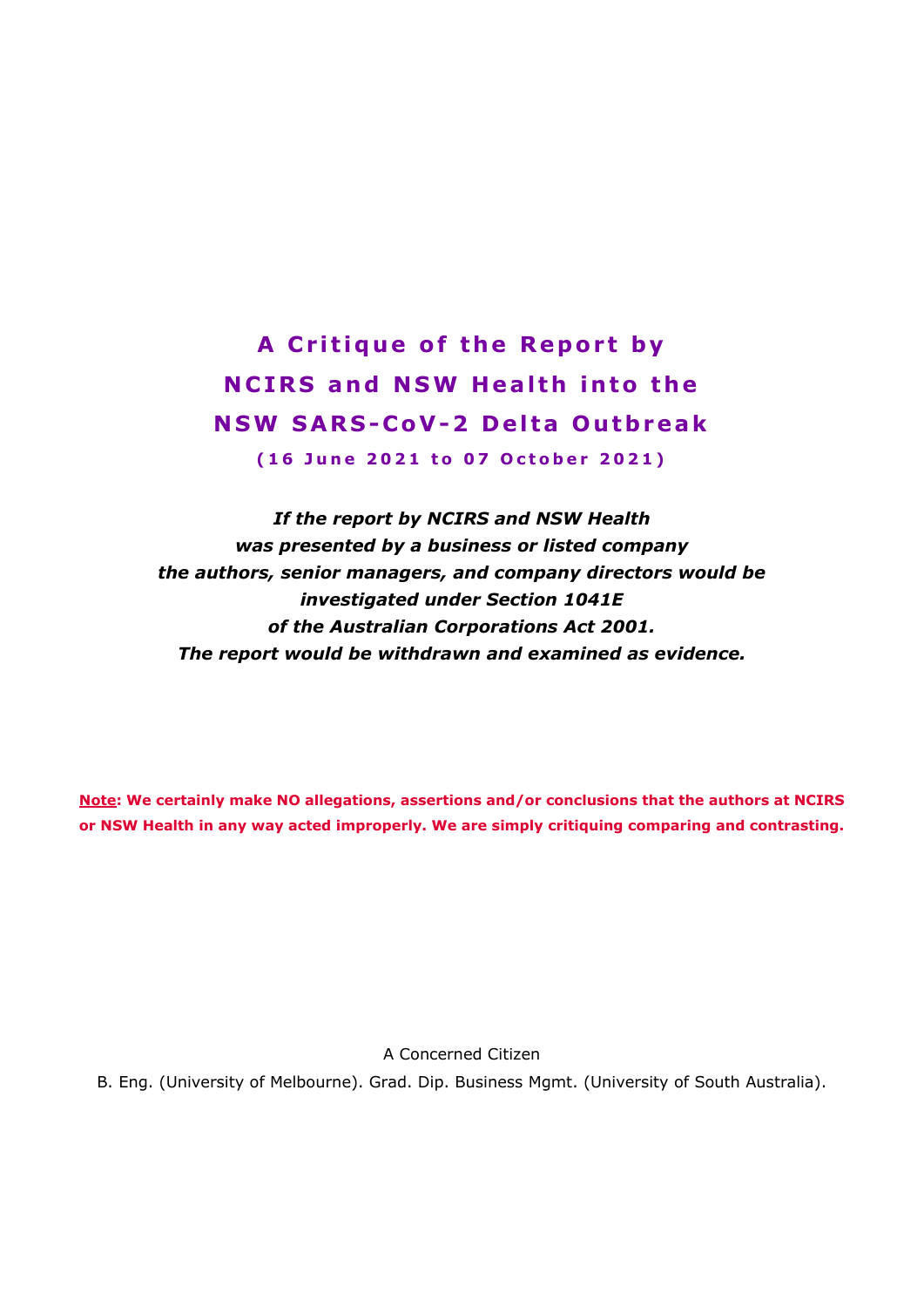# **Contents**

| Omission 2 - Unvaccinated Cases in line with Vaccine Coverage 10                     |
|--------------------------------------------------------------------------------------|
| Falsehood 2 - Majority of Serious Consequences amongst Unvaccinated  12              |
| Fiction 1 - Vaccine Risk Reduction in NSW Unbelievably Higher than in Israel  12     |
| Fiction 2 - Vaccination drove lower Case Numbers in Vaccinated Age Groups 13         |
| Fiction 3 - Vaccination altered the Trajectory of Infections  14                     |
| Fiction 4 - Vaccination altered the Trajectory of Hospitalisations  15               |
| Fiction 5 - Vaccination altered the Trajectory of Deaths  16                         |
| Fiction 6 - Vaccination conferred Greater Protections during NSW Delta outbreak. 16  |
|                                                                                      |
|                                                                                      |
| Negligence 1 - Overinflation of unvaccinated cases (Insufficient Sampling) 20        |
| Negligence 2 - Overinflation of Unvaccinated Cases (Systematic Errors)  21           |
|                                                                                      |
| Negligence 4 - Ignoring Case Definition, False Positives, Post Vaccination Cases  23 |
|                                                                                      |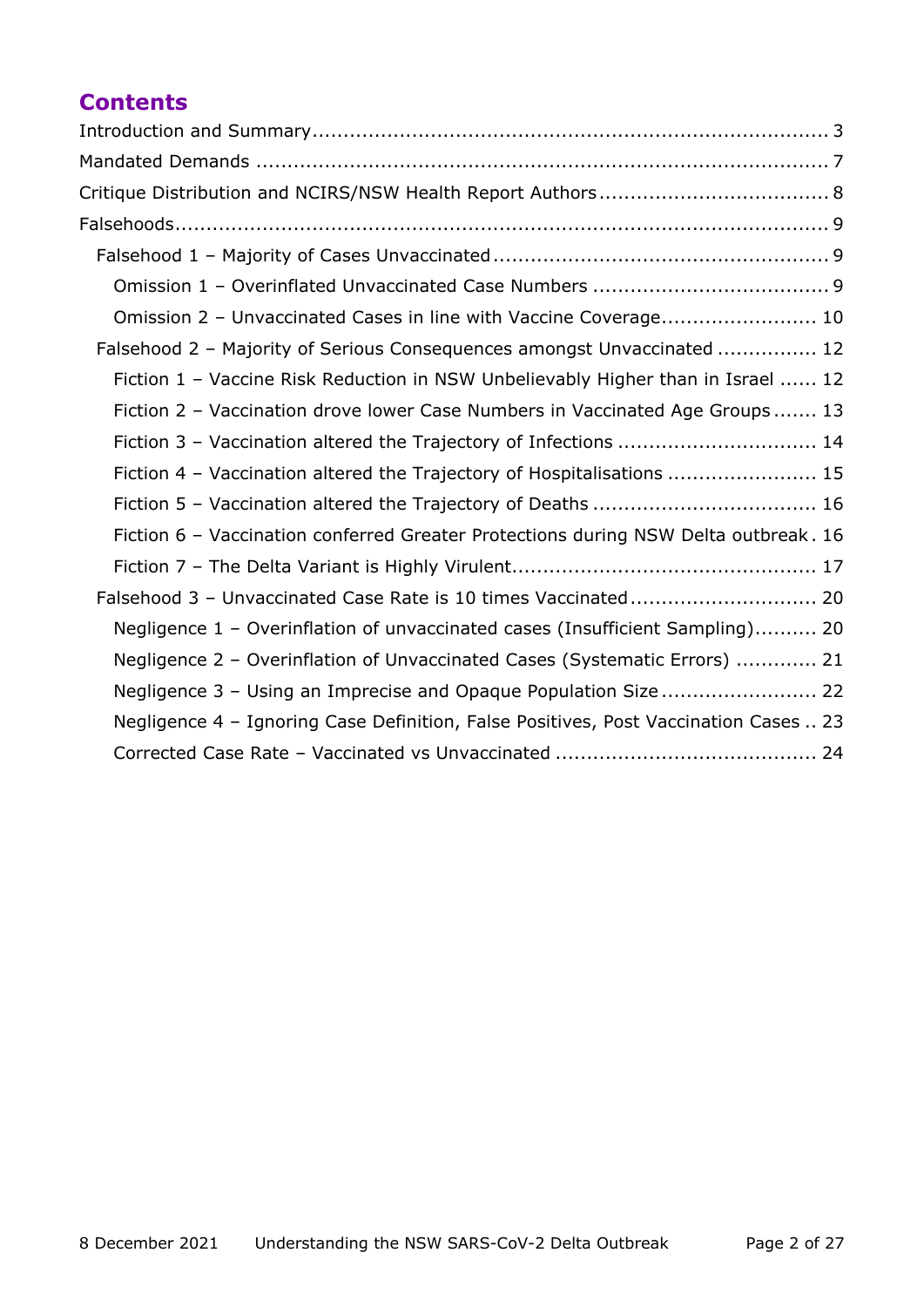## <span id="page-2-0"></span>**Introduction and Summary**

### Dear reader,

## *"In the peak fortnight of the [delta] outbreak (25 August to 7 September), the case rate among 2-dose vaccinated people was 49.5 per 100,000 whilst in unvaccinated people it was 561 per 100,000; a more than 10-fold difference.*

Source. *IN FOCUS. Vaccination among COVID-19 cases in the NSW Delta outbreak. Reporting period: 16 June to 7 October 202* [NCIRS](https://www.ncirs.org.au/covid-19-vaccination-highly-effective-during-delta-outbreak-nsw) and [NSW Department](https://www.health.nsw.gov.au/Infectious/covid-19/Pages/weekly-reports.aspx) of Health

Sadly, this statement is **entirely** false and **not** supported by any **credible** public data.

### **As is much of the report in which it is contained**.

In this paper we'll methodically critique and analyse the findings and conclusions made by the National Centre for Immunisation Research and Surveillance [\(NCIRS\)](https://www.ncirs.org.au/) and the NSW [Department of Health](https://www.health.nsw.gov.au/) in their [report](https://www.health.nsw.gov.au/Infectious/covid-19/Pages/weekly-reports.aspx) on the NSW COVID-19 Delta variant outbreak.

In particular we'll fact check the following three **egregious** and **misleading** falsehoods contained in their report.

### **Falsehood 1**

Of 61,800 COVID-19 cases, the vast majority [63.1%] were unvaccinated.

### **Reality 1**

This Falsehood is based on two Omissions.

- 1. [Omission 1.](#page-8-2) Unvaccinated cases were over inflated by those that were partially vaccinated, contrary to peer-reviewed findings and the fundamentals of immunology and virology.
- 2. [Omission 2.](#page-9-0) The number and proportion of unvaccinated cases simply mirrored the level of vaccination in the broader community.

## **Simply stated, the vast majority of NSW cases were unvaccinated because the vast majority of the NSW population was unvaccinated!**

### **Falsehood 2**

The vast majority of COVID-19 cases, and cases with more severe disease (classified as those hospitalised, admitted to ICU or who died) were not vaccinated.

### **Reality 2**

We've dealt with the overinflation of unvaccinated cases in Falsehood 1. The rest of Falsehood 2 attempts to show that: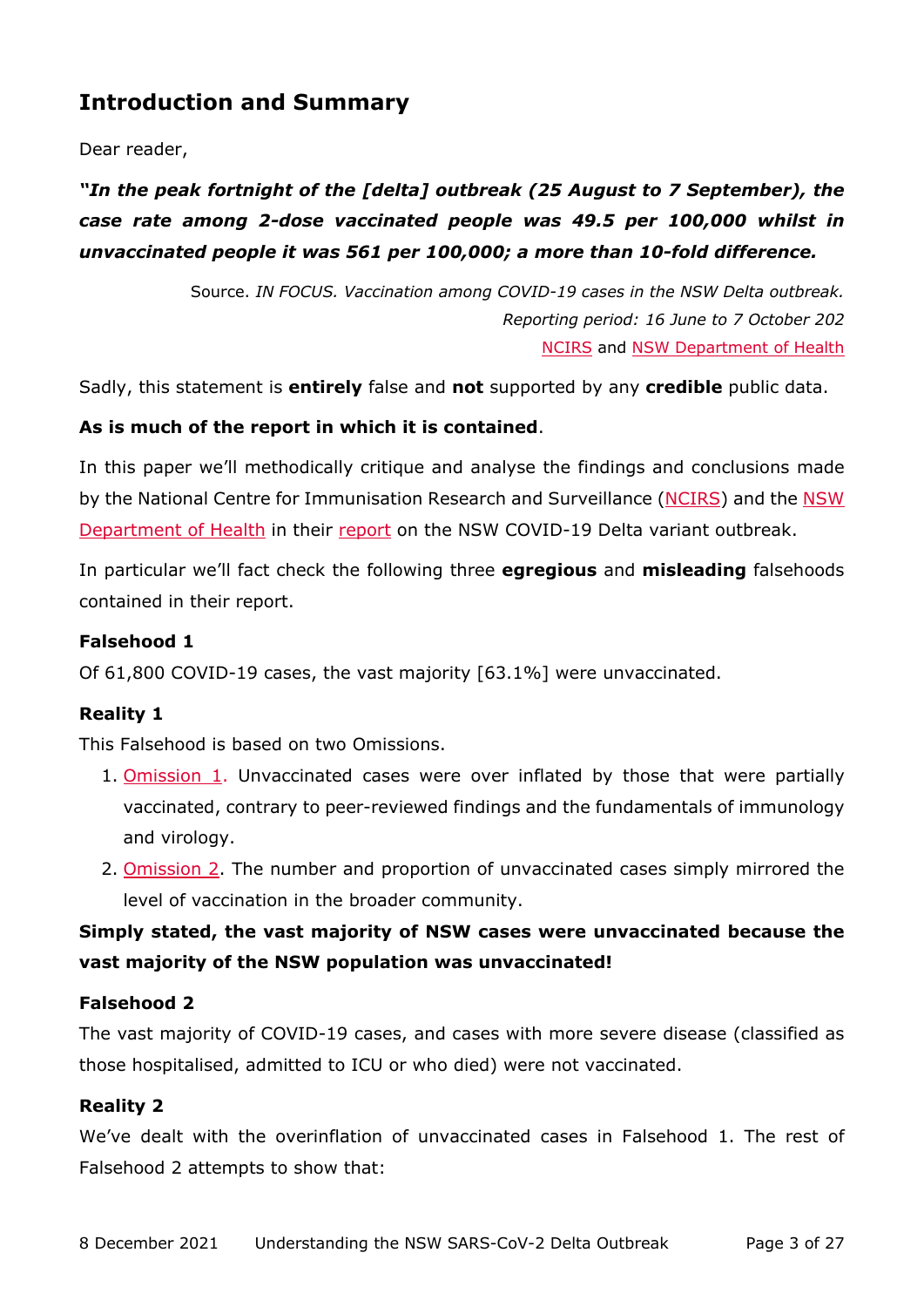- 1. [Fiction 1.](#page-11-1) The reduction in risk, for the same Pfizer (BNT162b2) gene therapy against the same Delta variant, is (a) 4,000 times more effective against hospitalisation, and (b) 12,000 times more effective against death when deployed in NSW than when deployed in **Israel**. This is simply not believable.
- 2. [Fiction 2.](#page-12-0) Vaccination reduces cases within the elderly. In reality for each age group as vaccination levels increased, the percentage of cases that were vaccinated also increased. This is the antithesis of the crucial role of a vaccine, i.e. to control virus propagation.
- 3. [Fiction 3.](#page-13-0) Vaccination altered the trajectory of infections and cases.

In reality the curve of infections and cases broke and fell significantly before vaccination levels had reached any meaningful level.

And the fall in the infections curve mirrored the rise in the curve. Causal analysis shows no link between vaccination level and reduction in cases.

4. [Fiction 4.](#page-14-0) Vaccination altered the trajectory of hospitalisations. In reality the curve of hospital load broke and fell significantly before vaccination levels had reached any meaningful level.

And the fall in the curve of hospital load mirrored the rise in the curve. Causal analysis shows no link between vaccination level and reduction in hospitalisations.

5. [Fiction 5.](#page-15-0) Vaccination altered the trajectory of daily deaths.

In reality the curve of daily deaths broke and fell significantly before vaccination levels had reached any meaningful level.

And the fall in the curve of daily deaths mirrored the rise in the curve. Causal analysis shows no link between vaccination level and reduction in deaths.

6. [Fiction 6.](#page-15-1) Vaccination conferred greater protections during the NSW Delta outbreak. In reality those fully vaccinated made up 5.7% of hospitalisations but 11.4% of deaths. And of those that were admitted to hospital, those that were fully vaccinated died at twice the rate of those not vaccinated (9.5% vs 4.5%).

These statistics may be confounded by Simpson's Paradox, but without full transparency by NSW Health, we may never know.

7. [Fiction 7.](#page-16-0) The Delta Variant is highly Virulent.

The report openly admits that the average age of double vaccinated deaths was 82, two years higher than average life expectancy in Australia. And that the vast majority of double vaccinated deaths were in aged care facilities or suffered from comorbidities.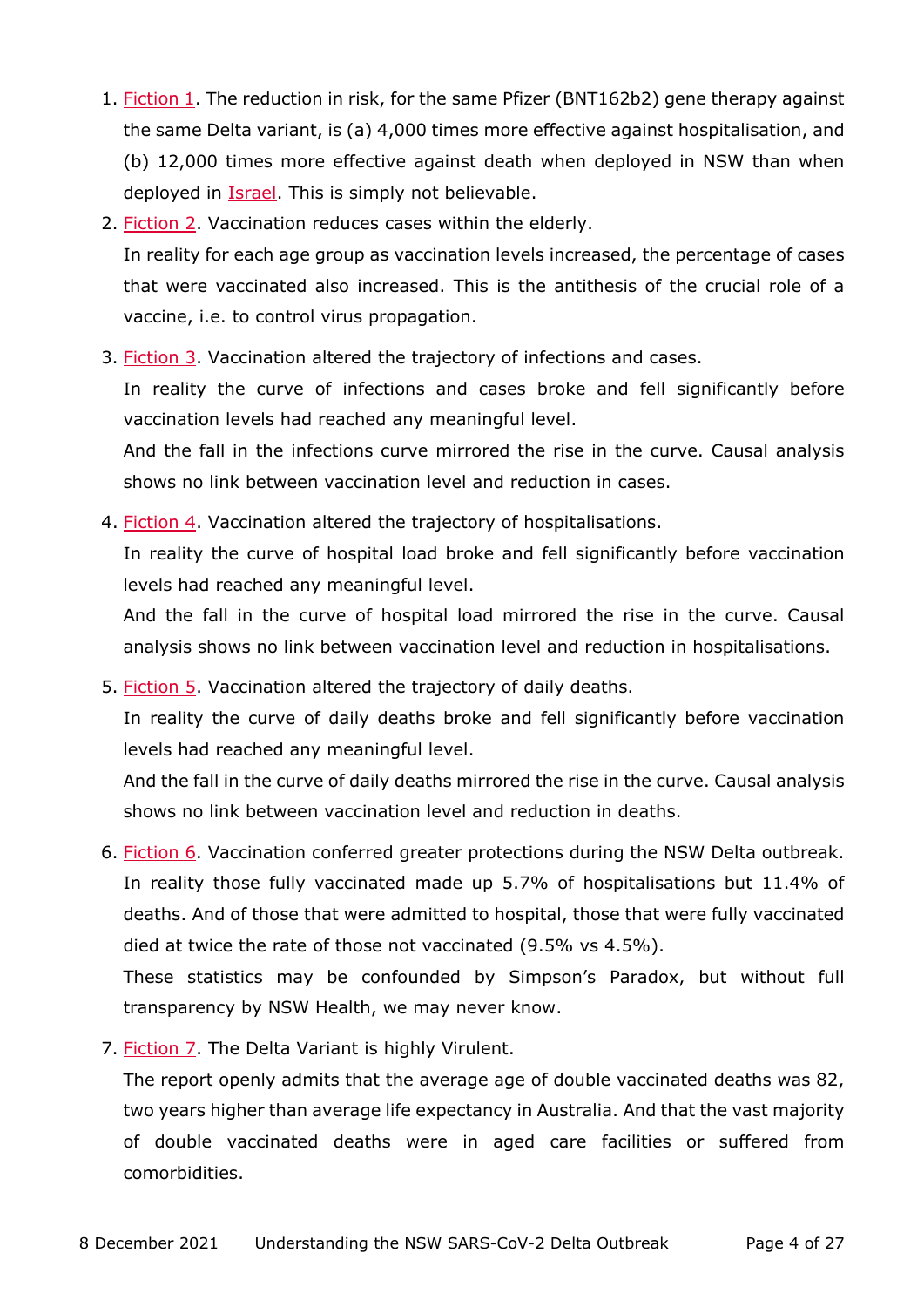**Simply stated, there is no evidence that vaccination altered the course of the NSW Delta outbreak. There is no evidence that vaccination provided greater protections.** 

**And the case numbers, hospitalisations, and deaths for vaccinated and unvaccinated show an unbelievable risk reduction of (a) 4,000 time higher against hospitalisation, and (b) 12,000 times higher against death for the same Pfizer (BNT162b2) against the same Delta variant when deployed in NSW vs when deployed in Israel.** 

### **Falsehood 3**

Unvaccinated Population Case Rate is 10 times Vaccinated.

### **Reality 3**

This third falsehood is founded on four negligence's:

- 1. [Negligence 1.](#page-19-1) The authors overinflated unvaccinated cases by carelessly assuming that 'unknown' vaccination in the Australian Immunisation Register (AIR) is always 'no' vaccination. This assumption was based on a sample size of **50** when a sample size of at least **600** was required.
- 2. [Negligence 2.](#page-20-0) The authors overinflated unvaccinated cases by negligently assuming that 'unknown' vaccination in the Australian Immunisation Register (AIR) is always 'no' vaccination. This assumption failed to explore the clear systematic relationship (and associated data anomaly) between rising cases, vaccination rates and workloads at vaccination clinics, and delays caused by batch upload from vaccination sites into AIR.
- 3. Negligence  $3.$  To calculate the rate of infection, the authors used an imprecise and opaque population size from the Australian Immunisation Register (AIR). The AIR is not the transparent, credible, and precise measure of population. That is the Australian Bureau of Statistics (ABS).
- 4. [Negligence 4.](#page-22-0) The authors failed to take into account the distinction, and implications, of simply testing positive to an imprecise PCR-based test and actual symptomatic infection. In addition, the authors failed to take into account the impact of false positives per se. In particular, as a rigorous study by Cambridge University found that **84%** of '**positives**' are actually **false** positives. Finally the authors failed to take into account findings published in the Lancet that post-vaccination symptoms per se cannot be differentiated from COVID-19 with clinical robustness; thereby underestimating 'vaccinated' cases.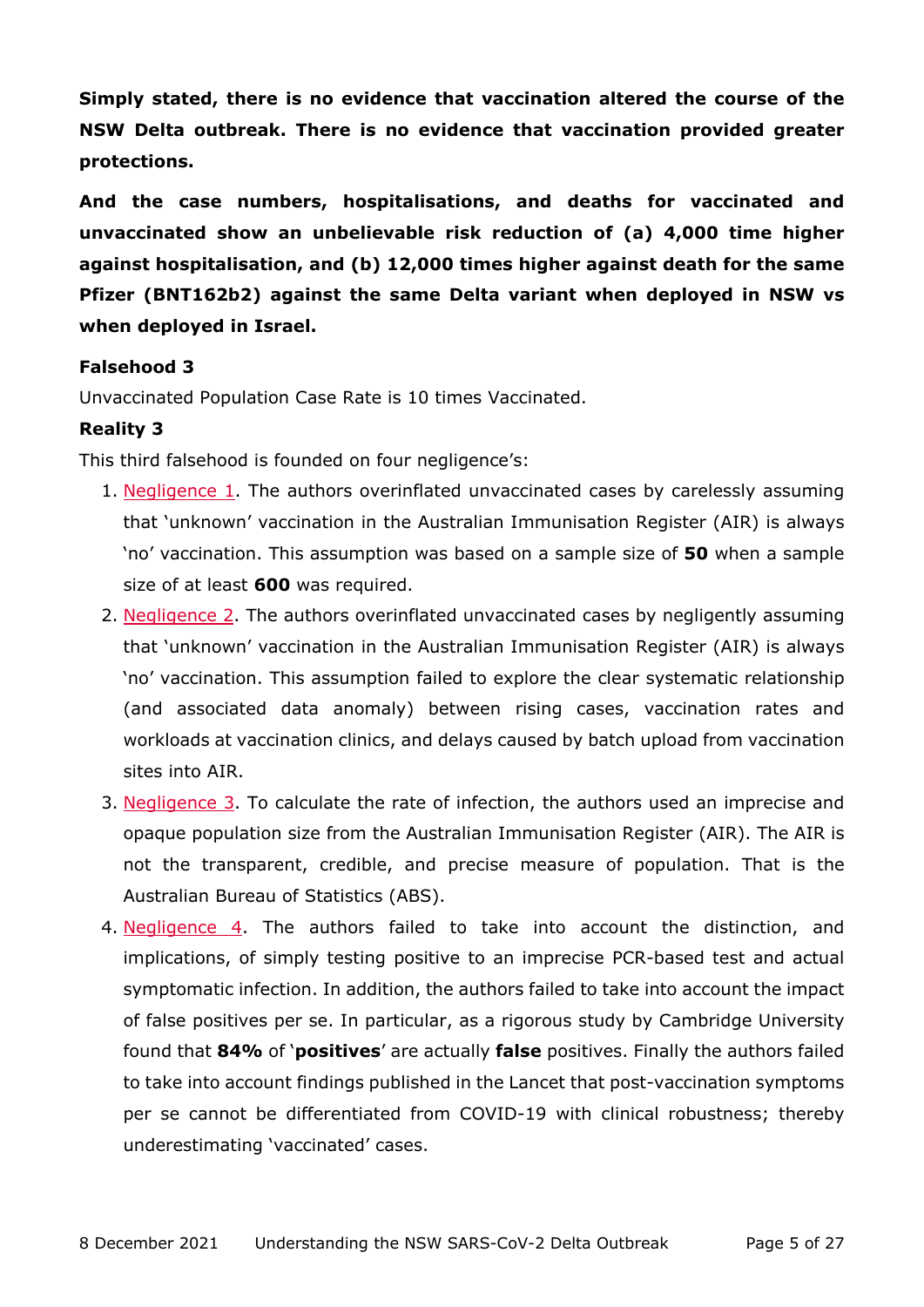**Simply stated, with certain assumptions that would unquestionably and significantly reduce the ratio, the actual unvaccinated case rate is certainly no more than 1.8 times the vaccinated case rate.**

**A sixfold over-estimation by the authors.**

**If the [Ministers](https://www.health.nsw.gov.au/ministers/Pages/default.aspx) of NSW Health were to publish more granular data, a recalculation without these assumptions, would certainly show the unvaccinated and vaccinated case rates to be statistically identical.**

**Clearly this would be at odds with the narrative being peddled, the need to stigmatise the unvaccinated, and the coercion to vaccinate.**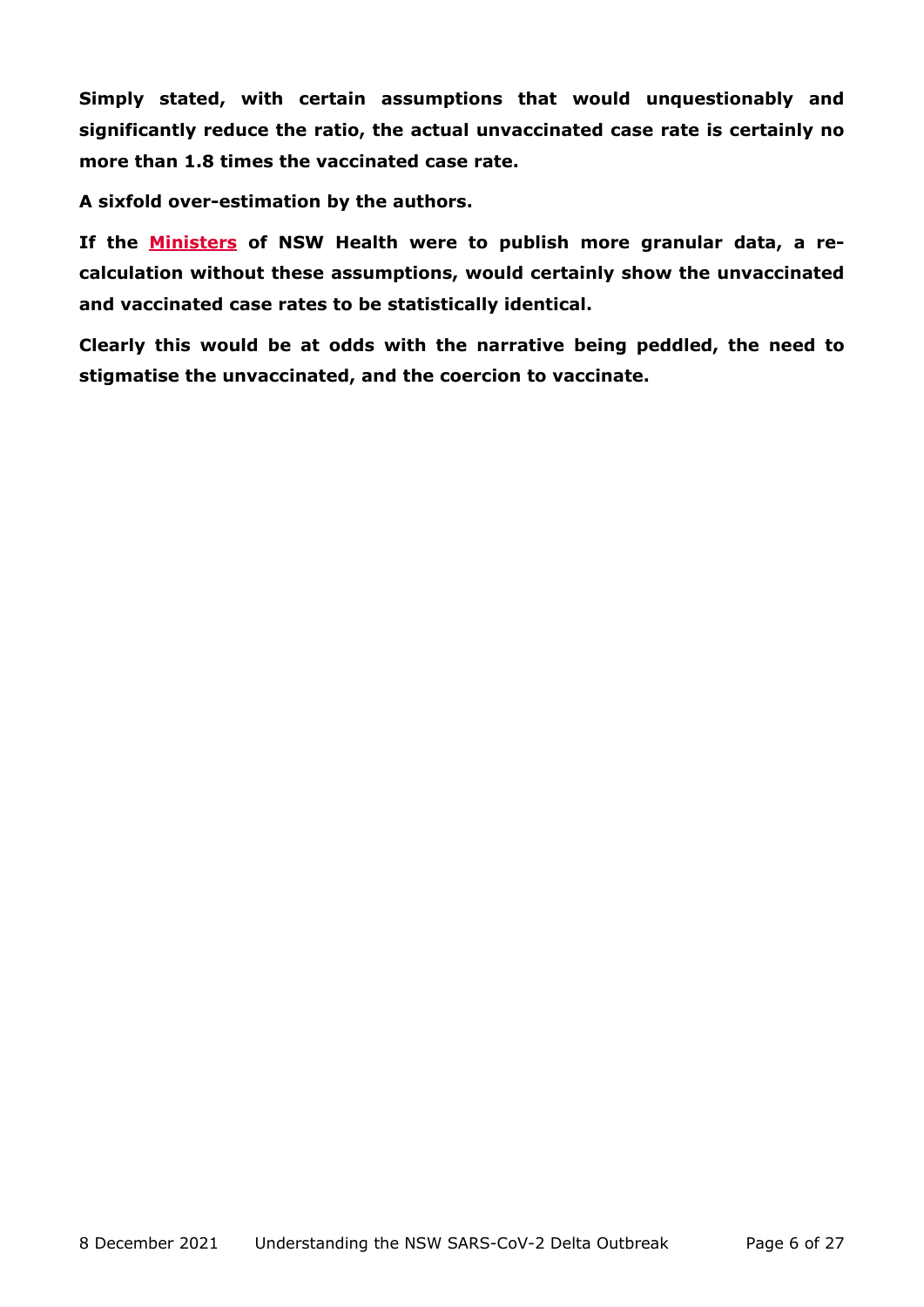# <span id="page-6-0"></span>**Mandated Demands**

If Mr Brad Hazzard and Ms Kerry Chant were serious about following the science, were in any way concerned about developing and deploying effective public health policy, and not simply stigmatising the unvaccinated [\(source\)](https://www.skynews.com.au/australia-news/coronavirus/brad-hazzard-slams-the-selfish-who-wont-get-vaccinated-as-worst-month-of-icu-admissions-approaches/news-story/8789dc084b8308e4fd9ae05e97ff12e5), they would:

- 1. withdraw the report published by [NCIRS](https://www.ncirs.org.au/covid-19-vaccination-highly-effective-during-delta-outbreak-nsw) and [NSW Health,](https://www.health.nsw.gov.au/Infectious/covid-19/Pages/weekly-reports.aspx)
- 2. ensure the authors are counselled on data misrepresentation and, if justified, malfeasance in public office, and
- 3. rewrite the report using independent researchers not funded directly or indirectly by 'big pharma'.

And if the main stream media actually cared about upholding their civil duty, and their special place in society and legal protections, they would investigate these egregious misrepresentations and demand answers of Hazzard and Chant.

In summary, it is abundantly clear that objectivity was not the driver of the NCIRS/NSW Health [report,](https://www.ncirs.org.au/covid-19-vaccination-highly-effective-during-delta-outbreak-nsw) rather an opportunity to fit the numbers to the predetermined narrative.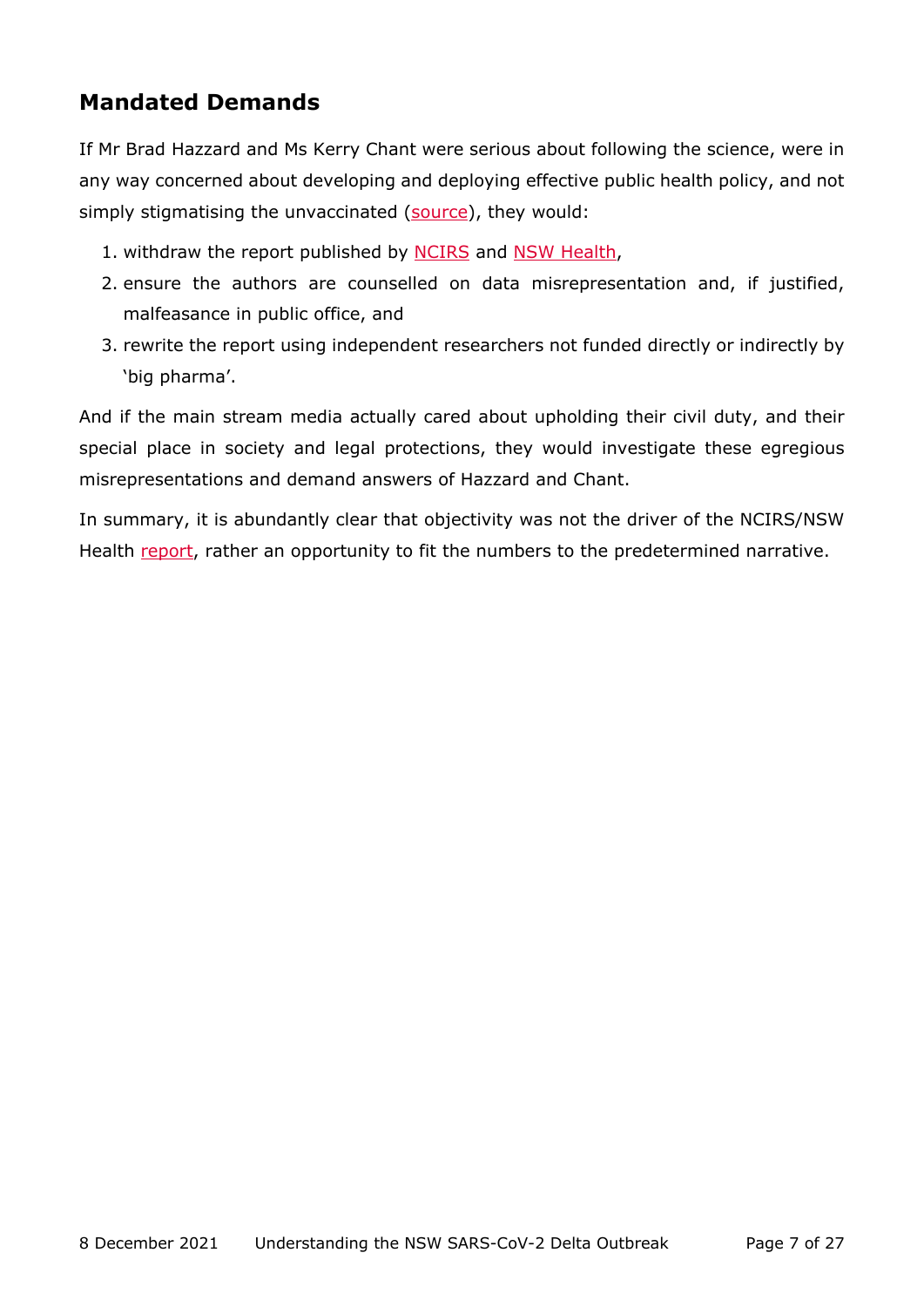# <span id="page-7-0"></span>**Critique Distribution and NCIRS/NSW Health Report Authors**

This critique has been **directly** distributed to **1,418** recipients in fields such as:

Academia – General, Academia – Medical, Bureaucracy – Gov, Bureaucracy – Medical, Commercial, Judiciary, Legal Practice, Media, Medical, Political Choice, Politicians, Private Individuals, Regulators - Civil Society, Regulators – Media, Regulators – Medical, Think Tanks, and Unions.

It has also been posted to several internet channels and websites.

The **authors** of the [NCIRS](https://www.ncirs.org.au/covid-19-vaccination-highly-effective-during-delta-outbreak-nsw) and [NSW Health](https://www.health.nsw.gov.au/Infectious/covid-19/Pages/weekly-reports.aspx) report are:

## **NCIRS**

Kaitlyn Vette Helen Quinn Alex Hendry Heather Gidding Kristine Macartney

## **NSW Health**

Bette Liu Victoria Pye Zhisheng Sa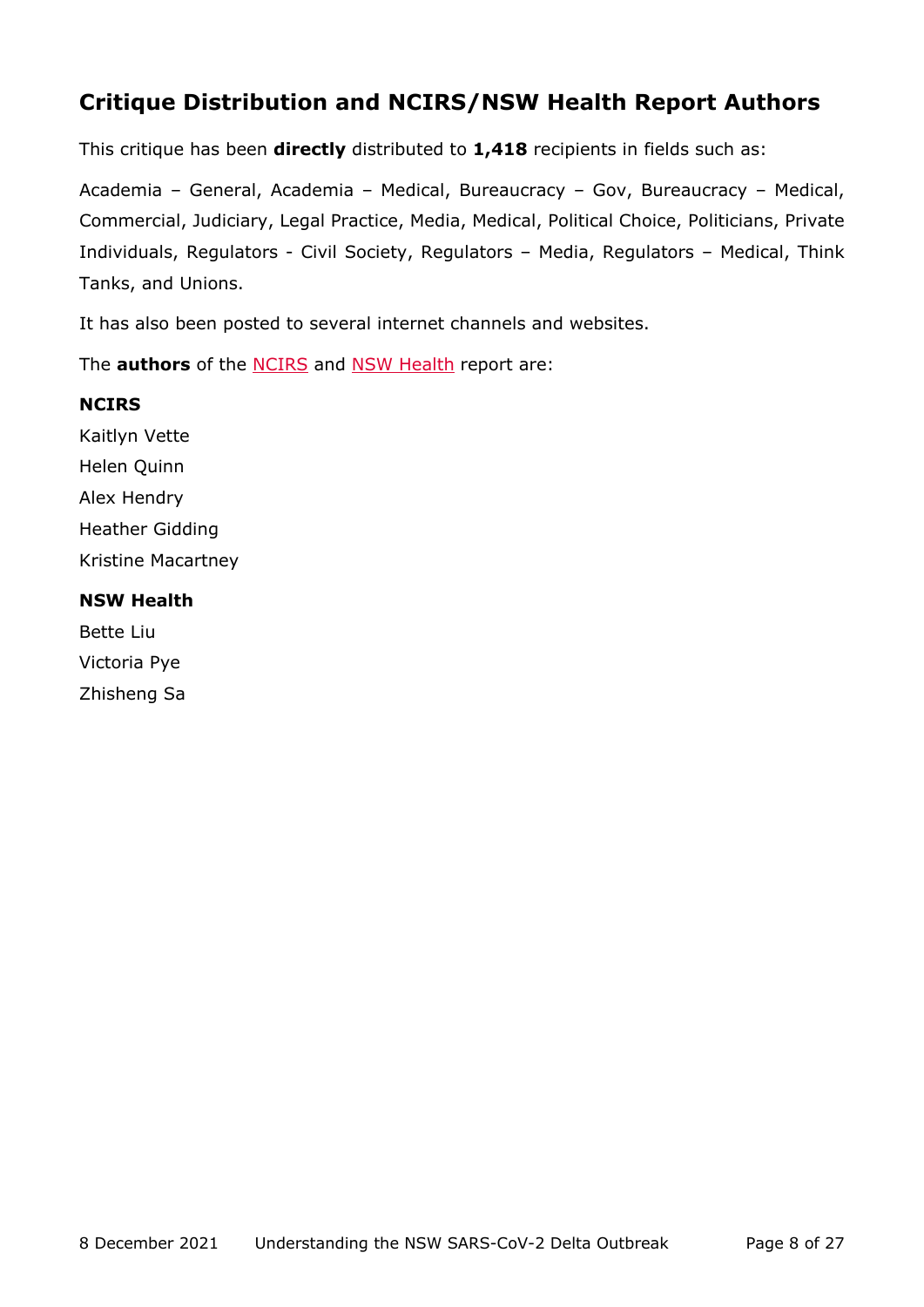## <span id="page-8-0"></span>**Falsehoods**

The falsehoods contained in the [report](https://www.health.nsw.gov.au/Infectious/covid-19/Pages/weekly-reports.aspx) by NCIRS and NSW Health display a pattern of:

- 1. Distortion and confounding of case numbers;
- 2. Ignorance of vaccinology, immunology, and epidemiology; and
- 3. Ignorance of statistical methods and disciplines.

It's hard to believe that this combination and confluence of errors is by chance. A disinterested observer would likely conclude that it is a deliberate attempt to fit the numbers to the predetermined and desired narrative.

In this paper we critically examine these falsehoods and how they were constructed. And, with the data available, attempt to re-calculate and correct key measures and statistics.

## <span id="page-8-1"></span>**Falsehood 1 – Majority of Cases Unvaccinated**

## **"Of 61,800 COVID-19 cases, the vast majority [63.1%] were unvaccinated"**

This is a deeply destructive Falsehood as it was relied on by Ms Kerry Chant (NSW Chief Health Officer) in her Media Release of 08 November 2021 urging "people [to] come forward for vaccination as soon as possible" [\(source\)](https://www.health.nsw.gov.au/news/Pages/20211108_01.aspx).

**Falsehood 1** is deceptively and factually incorrect for two reasons:

#### <span id="page-8-2"></span>Omission 1 – Overinflated Unvaccinated Case Numbers

**Overinflated Unvaccinated Case Numbers.** The report categorised 39,017 cases (i.e. 63.1% of all cases) as having received **no** doses of vaccine. This enabled the falsehood of "**vast majority**".

In reality only **28,927** cases (i.e. **46.8%** of all cases) were truly unvaccinated i.e. received **no** doses of vaccine.

The remaining 10,090 cases (i.e. **16.3%**) had received one or more doses, but were **arbitrarily** defined as **unvaccinated** because "the interval from receipt to onset of disease was too short to be potentially effective".

This statistical sleight of hand (i.e. fraud) is a classic example of sampling error called ['Survival Bias'](https://first10em.com/ebm/survival-bias/); whereby the selection process of a trial favours certain individuals who made it past a certain obstacle or point in time and ignores the individuals who did not. And those who did not make it are hidden or re-classified.

In addition, vaccine protection (if any) does not magically happen at some **arbitrary fixed** and **uniform** period after injection.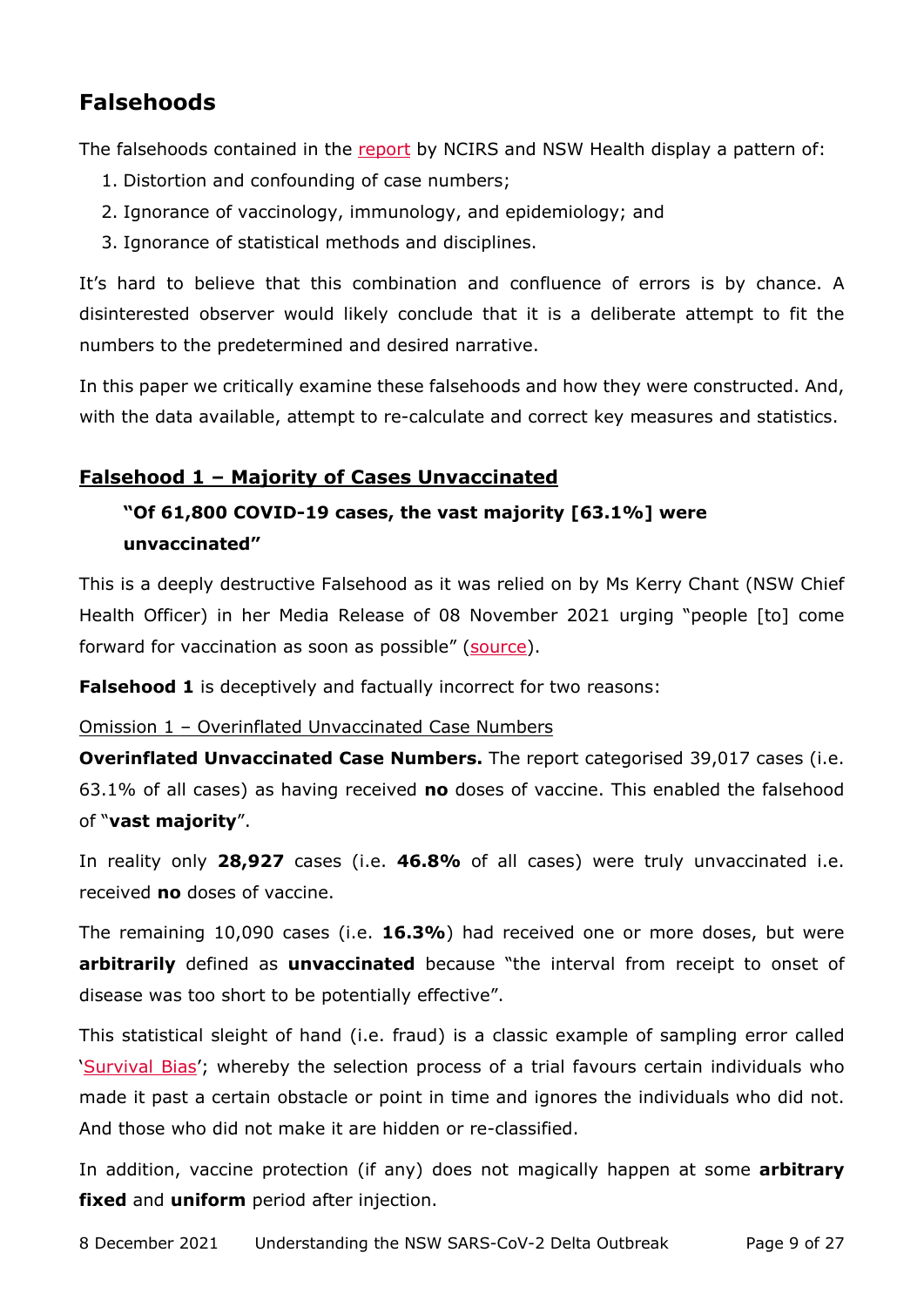If so, this makes the absurd assumption that the interaction between the vaccine and each individual is **exactly** the same irrespective of **age**, **medical** and **health** condition, and/or **previous exposure** to SARS-CoV-2 and/or similar corona viruses.

Vaccination effect, if any, happens on a variable distribution as evidenced below:

*"Our analysis would suggest that the effectiveness of the Pfizer vaccine at least in this Israeli cohort increased gradually day by day from about day 14 till reaching a peak of around 90% effectiveness on day 21 even before any second injection".* [\(source\)](https://www.medrxiv.org/content/10.1101/2021.02.05.21251139v3)

Also, the methods and **assumptions** used to calculate vaccine efficacy will significantly impact **when** vaccine protection **appears** to occur:

*"We cannot differentiate here between the possibility that the 1st dose is effective but only after three weeks, or that the vaccine is only protective following the 2nd dose of the vaccine. However, there is some preliminary evidence to support that the single dose is effective after three weeks."* [\(source\)](https://www.medrxiv.org/content/10.1101/2021.02.05.21251139v3)

Finally, there is significant [evidence](https://www.hartgroup.org/it-gets-worse-before-it-gets-better/) of a rise in SARS-Cov-2 infection rates in the first 14 days after injection. While some of this evidence is open to interpretation, the overwhelming consistency of this evidence and the inability/refusal of medical bureaucracy and researchers to unequivocally explain this phenomenon is alarming.

Given all of the above an **objective** and **impartial** report would have separated out the **10,090** cases, with one or more doses, and not simply categorised them as "unvaccinated".

By arbitrarily defining "vaccinated" as 14 days after the second shot (refer page 6 of the NCIRS and [NSW Department of Health Report\)](https://www.health.nsw.gov.au/Infectious/covid-19/Pages/weekly-reports.aspx), it is clear that the objective is to maximise the number of unvaccinated cases and reduce the number of vaccinated cases.

### <span id="page-9-0"></span>Omission 2 – Unvaccinated Cases in line with Vaccine Coverage

We'll now examine the actual number of unvaccinated cases (i.e. **28,927** being **46.1%**  of all cases in the NSW Delta outbreak) in the context of vaccine roll-out and coverage.

a. Assuming **all** unvaccinated cases occurred at the **beginning** of the Delta outbreak, **28,927** unvaccinated cases would have accumulated by **05 Sept 2021**. On that date, **51.3%** of NSW residents 12+ had not even received the 'protection' of Dose 1 [\(source\)](https://covidlive.com.au/report/daily-vaccinations-first-doses/nsw). Furthermore, on that date **70.5%** of NSW residents 12+ were **unvaccinated** [\(source\)](https://covidlive.com.au/report/daily-vaccinations-people/nsw) as defined by the authors at NCIRS and NSW Health.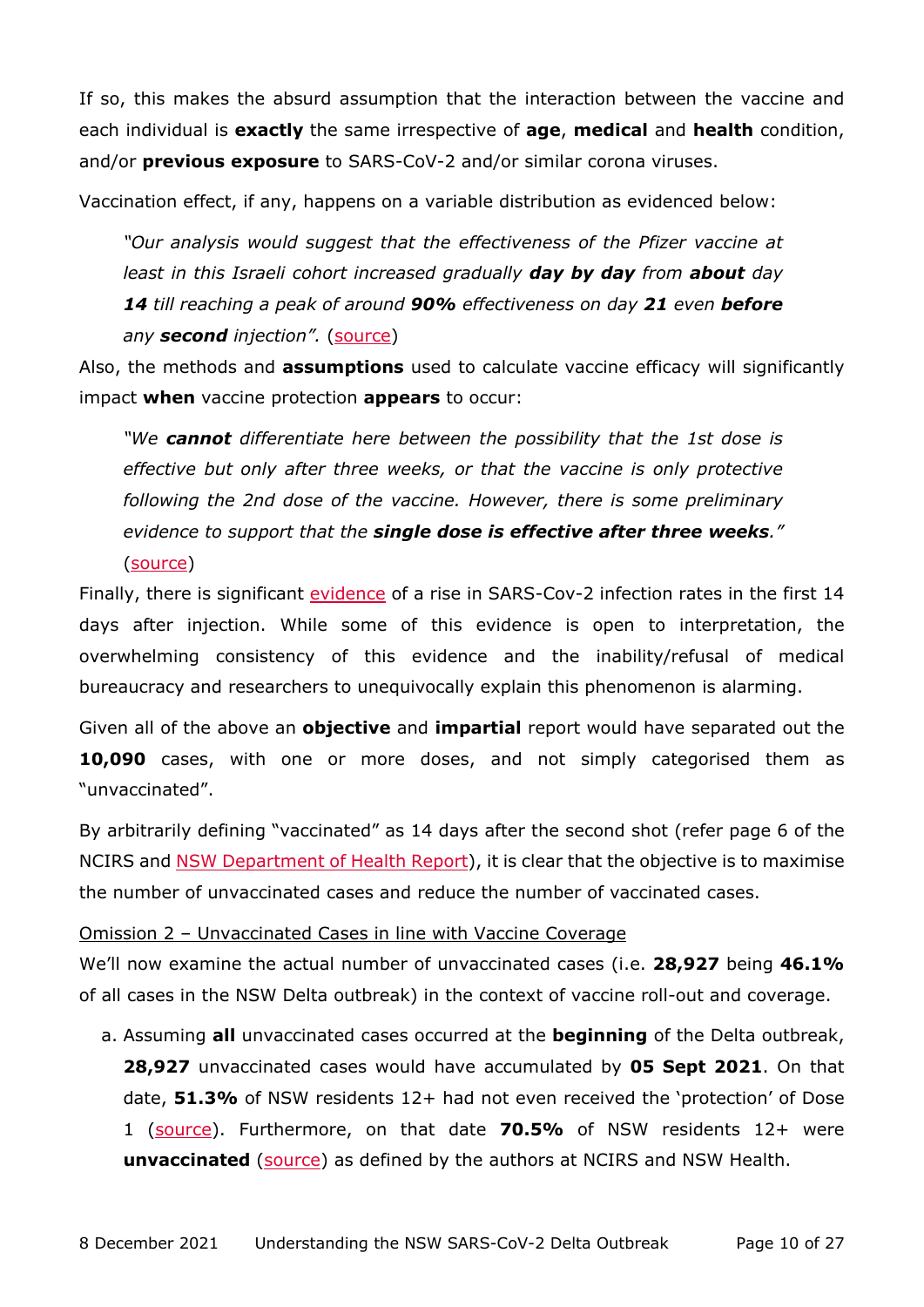In other words, **46.1%** of cases were **unvaccinated** in a population that was **51.3%** 'unprotected' by at least one dose and **70.5%** unvaccinated.

b. Assuming **all** unvaccinated cases occurred at the **end** of the Delta outbreak, **28,927** unvaccinated cases would have accumulated by **09 Sept 2021**. On that date, **47.9%** of NSW residents 12+ had not even received the 'protection' of Dose 1 [\(source\)](https://covidlive.com.au/report/daily-vaccinations-first-doses/nsw). Furthermore, on that date **68.1%** of NSW residents 12+ were **unvaccinated** [\(source\)](https://covidlive.com.au/report/daily-vaccinations-people/nsw) as defined by the authors at NCIRS and NSW Health.

In other words, **46.1%** of cases were **unvaccinated** in a population that was **47.9%** 'unprotected' by at least one dose and **68.1%** unvaccinated.

So, in reality and contrary to Falsehood 1, during the Delta outbreak, the **vast majority** of cases were **unvaccinated** because the **large majority** of the population was also **unvaccinated**!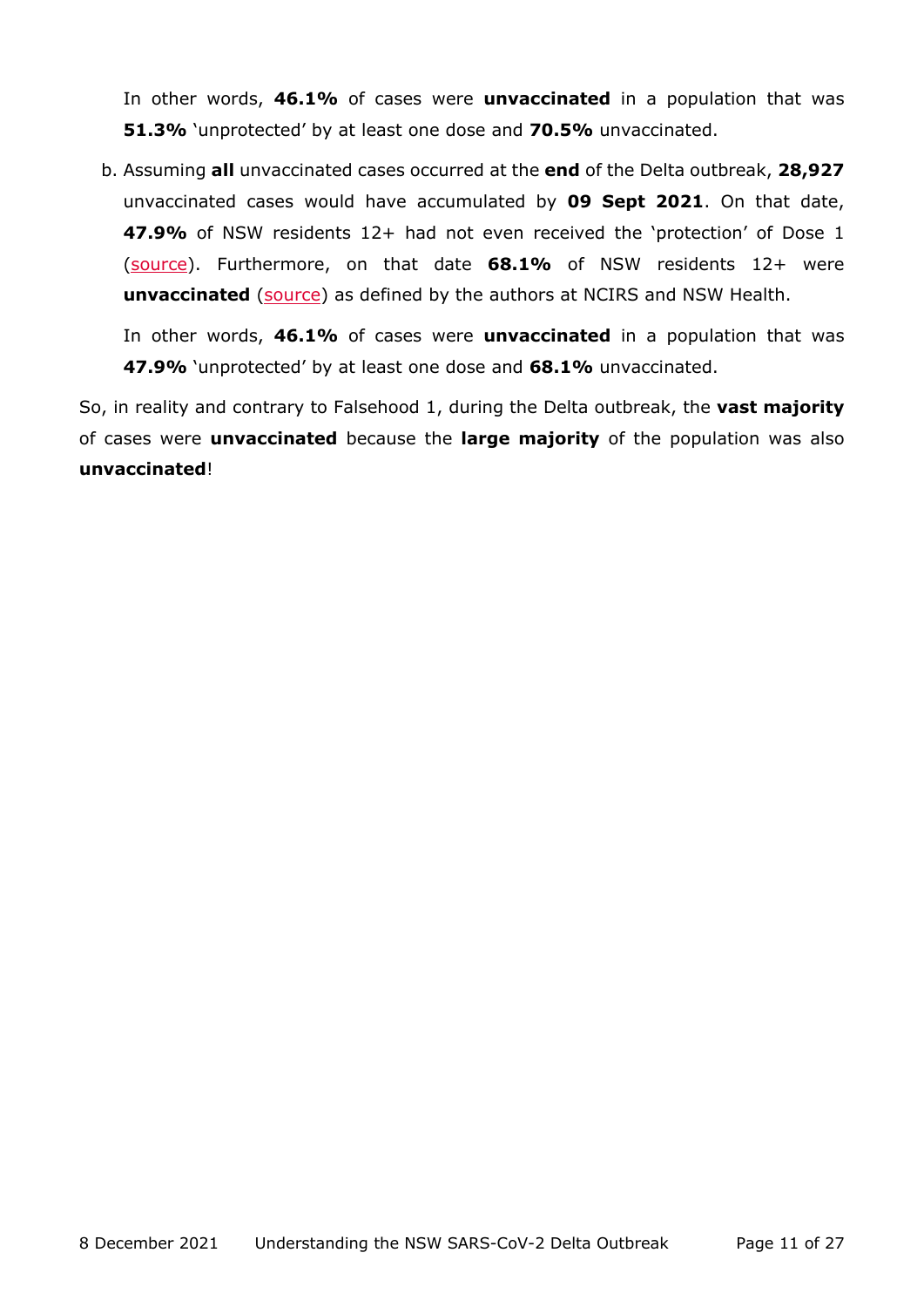## <span id="page-11-0"></span>**Falsehood 2 – Majority of Serious Consequences amongst Unvaccinated**

**"The vast majority of COVID-19 cases, and cases with more severe disease (classified as those hospitalised, admitted to ICU or who died) were not vaccinated"** 

The assertion that "**The vast majority of COVID-19 cases were not vaccinated**" is refuted [above.](#page-8-1) We'll now turn to the other elements of Falsehood 2.

Falsehood 2 is deceptively and factually misleading for **seven** reasons:

<span id="page-11-1"></span>Fiction 1 – Vaccine Risk Reduction in NSW Unbelievably Higher than in Israel

The table below is based on figures given on page 5 of the report published by [NCIRS](https://www.ncirs.org.au/covid-19-vaccination-highly-effective-during-delta-outbreak-nsw) and [NSW Health.](https://www.health.nsw.gov.au/Infectious/covid-19/Pages/weekly-reports.aspx)

| <b>NSW Delta Outbreak</b><br><b>Reported Data</b> |       |                                      |                          |  |
|---------------------------------------------------|-------|--------------------------------------|--------------------------|--|
| Disease Outcome                                   | (a)   | Unvaccinated Fully Vaccinated<br>(b) | Total<br>$(c) = (a)+(b)$ |  |
| Hospitalised                                      | 8,167 | 493                                  | 8,660                    |  |
| ICU                                               | 985   | 30                                   | 1,015                    |  |
| Deaths                                            | 365   | 47                                   | 412                      |  |

Based on this data we calculated three metrics **Risk**, **Risk Difference**, and **Risk Difference Ratio**, as described and tabulated below:

|                        | <b>Risk</b><br>(NSW Delta Outbreak) |                                           | <b>Risk Difference</b><br>$(r1) - (r2)$ |                                                       | <b>Risk</b><br><b>Difference</b><br>Ratio |
|------------------------|-------------------------------------|-------------------------------------------|-----------------------------------------|-------------------------------------------------------|-------------------------------------------|
| <b>Disease Outcome</b> | Unvaccinated<br>$r1 = (a)/(c)$      | <b>Fully Vaccinated</b><br>$r2 = (b)/(c)$ | NSW Delta<br>Outbreak<br>(rd1)          | <b>Israel Peer-</b><br><b>Reviewed Study</b><br>(rd2) | Aus./Israel<br>(rd1)/(rd2)                |
| Hospitalised           | 94.3%                               | 5.7%                                      | 0.89                                    | 0.00022                                               | 4,028                                     |
| ICU                    | 97.0%                               | $3.0\%$                                   | 0.94                                    | 0.00032                                               | 2,940                                     |
| Deaths                 | 88.6%                               | 11.4%                                     | 0.77                                    | 0.00006                                               | 12,864                                    |

 **Risk**. This is the risk of a disease outcome for unvaccinated and vaccinated populations during the NSW Delta outbreak.

 **Risk Difference**. For a given disease outcome this is simply the difference between *risk when vaccinated* and *risk when unvaccinated*. We calculated this for the NSW Delta outbreak and compared it to the peer-reviewed study of mass vaccination during the Delta outbreak in Israel [\(source\)](https://www.nejm.org/doi/full/10.1056/nejmoa2101765).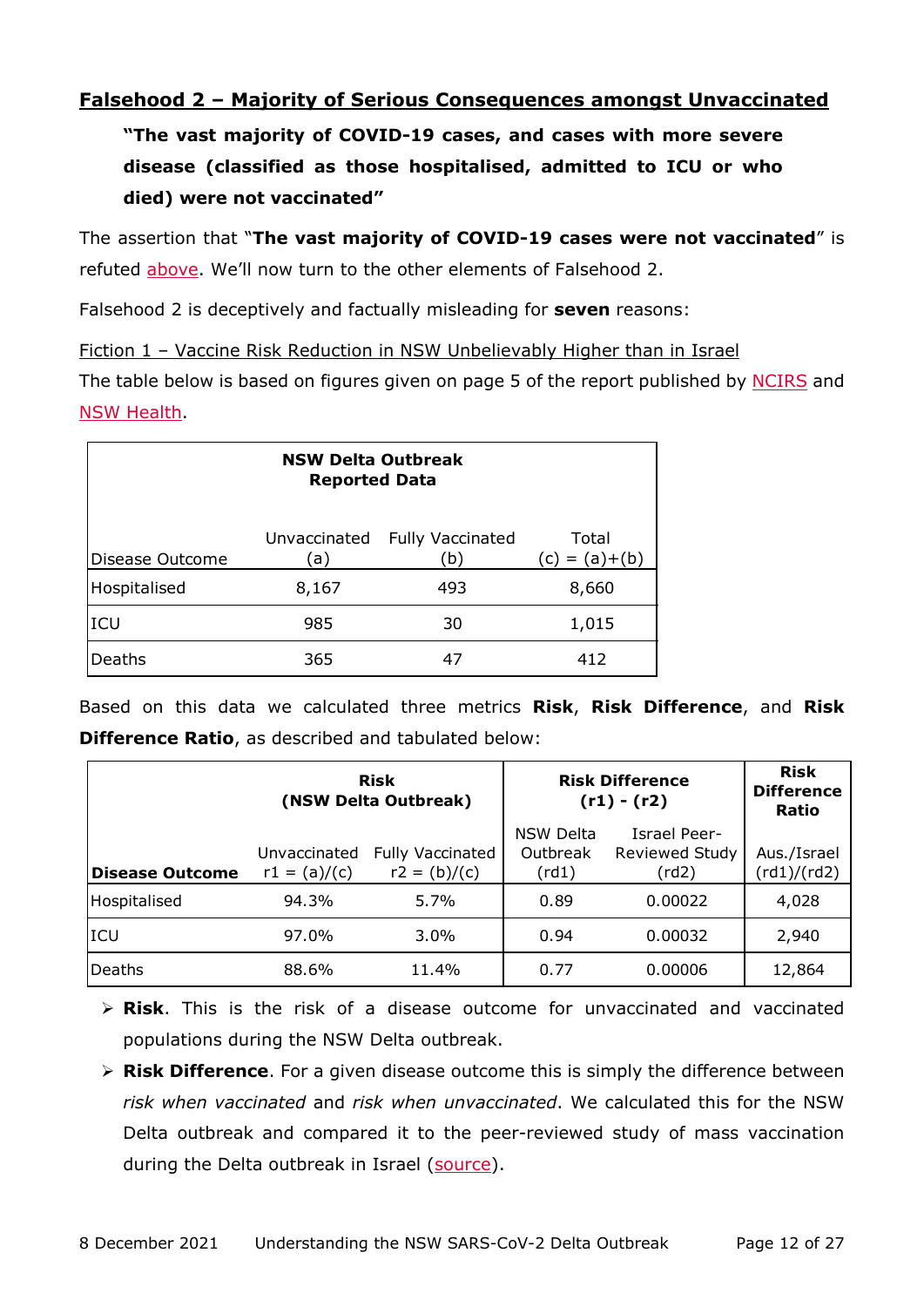**Risk Difference Ratio**. For each disease outcome, we compared risk difference in NSW vs Israel by calculating a simple ratio of the two.

The risk difference ratio indicates that the reduction in risk of the same Pfizer gene therapy (BNT162b2) against the same SARS-CoV-2 Delta variant is (a) **4,000** times more effective against hospitalisation and (b) **12,000** times more effective against death when deployed in NSW than when deployed in Israel!

We challenge the authors within NCIRS and the NSW Health, to publish a peer-reviewed paper of their findings; as it would set a global precedent for vaccine effectiveness.

<span id="page-12-0"></span>Fiction 2 – Vaccination drove lower Case Numbers in Vaccinated Age Groups

Vaccination Levels did **not** drive lower case numbers. The chart below (based on data on page 3 of the [report\)](https://www.health.nsw.gov.au/Infectious/covid-19/Pages/weekly-reports.aspx) shows that as vaccination levels increased, the percentage of vaccinated cases also increased!



The report makes no attempt to explain or highlight this worrying trend. Or to qualify the related assertions made in Falsehood 1.

This is the antithesis of what a vaccine is meant to accomplish. As [emphasised](https://mobile.abc.net.au/news/2021-07-19/australias-last-covid-19-lockdown/100293670) by Professor Collignon in July 2021, one of the crucial roles of a vaccine is to **control disease propagation**:

*"The key to this is vaccines, vaccines, and vaccines," he said. "It decreases spread, plus more importantly, it decreases the consequence of any spread."*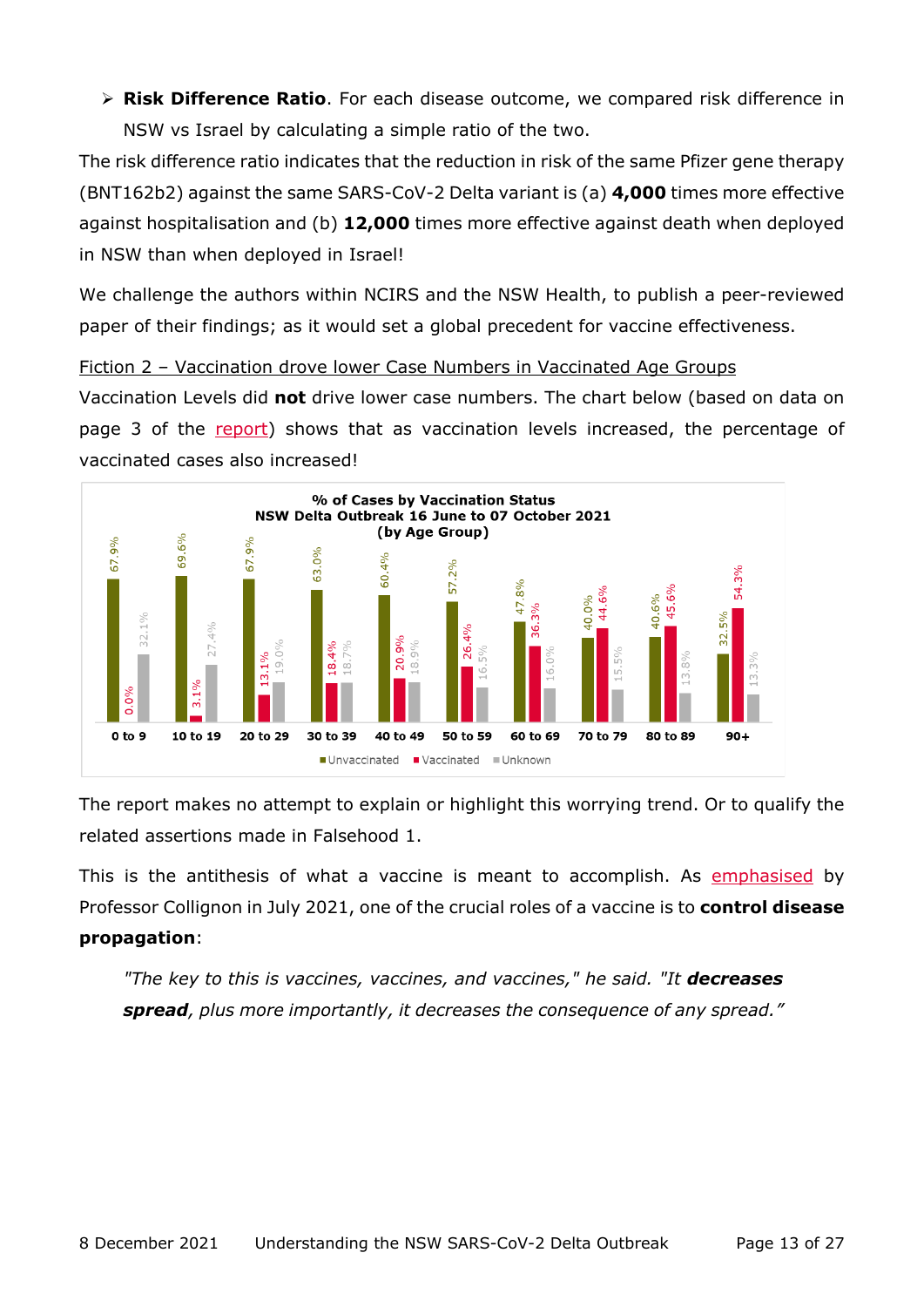## <span id="page-13-0"></span>Fiction 3 – Vaccination altered the Trajectory of Infections

Vaccination levels did **NOT** alter the trajectory of cases during the Delta Outbreak.

The chart below shows Daily New Cases measured on the left-hand axis and Dose 2 (% of NSW population  $12+$ ) measured on the right-hand axis. [\(data source\)](https://covidlive.com.au/).



The peak of case numbers broke on **08 Sept 2021** at **1,432**. At that time only **31.1%** of NSW residents aged 12+ were **fully** vaccinated [\(source\)](https://covidlive.com.au/report/daily-vaccinations-people/nsw).

By **03 October 2021** cases had declined by just under **50%** to **731**, when **49.8%** of NSW residents aged 12+ were **fully** vaccinated [\(source\)](https://covidlive.com.au/report/daily-vaccinations-people/nsw).

It is impossible to believe that a vaccination level of **31%** would cause such a dramatic turnaround in cases on **08 Sept 2021**. Or that a vaccination level of **50%** would cause a **50%** drop in cases by **03 October 2021**.

If the vaccines were that effective, why is the NSW government placing the unvaccinated under house arrest until **95%** of NSW residents aged 12+ are fully vaccinated? And if they are so effective why has the vaccination target moved from 80%, to 90% to 95%, when in July 2021 the 'experts' were saying …

*"Estimates on when Australia will reach herd immunity vary, but most experts agree it will be when around 70 to 80 per cent of the adult population is fully vaccinated [\(source\)](https://mobile.abc.net.au/news/2021-07-19/australias-last-covid-19-lockdown/100293670)".* 

Finally, if vaccinations **did** contribute to the decline in case numbers, the rate of **decline** in cases would be significantly **larger** than the rate of **increase**. This is not the case, as the 'purple hill' in the chart above is statistically symmetrical on either side of the peak.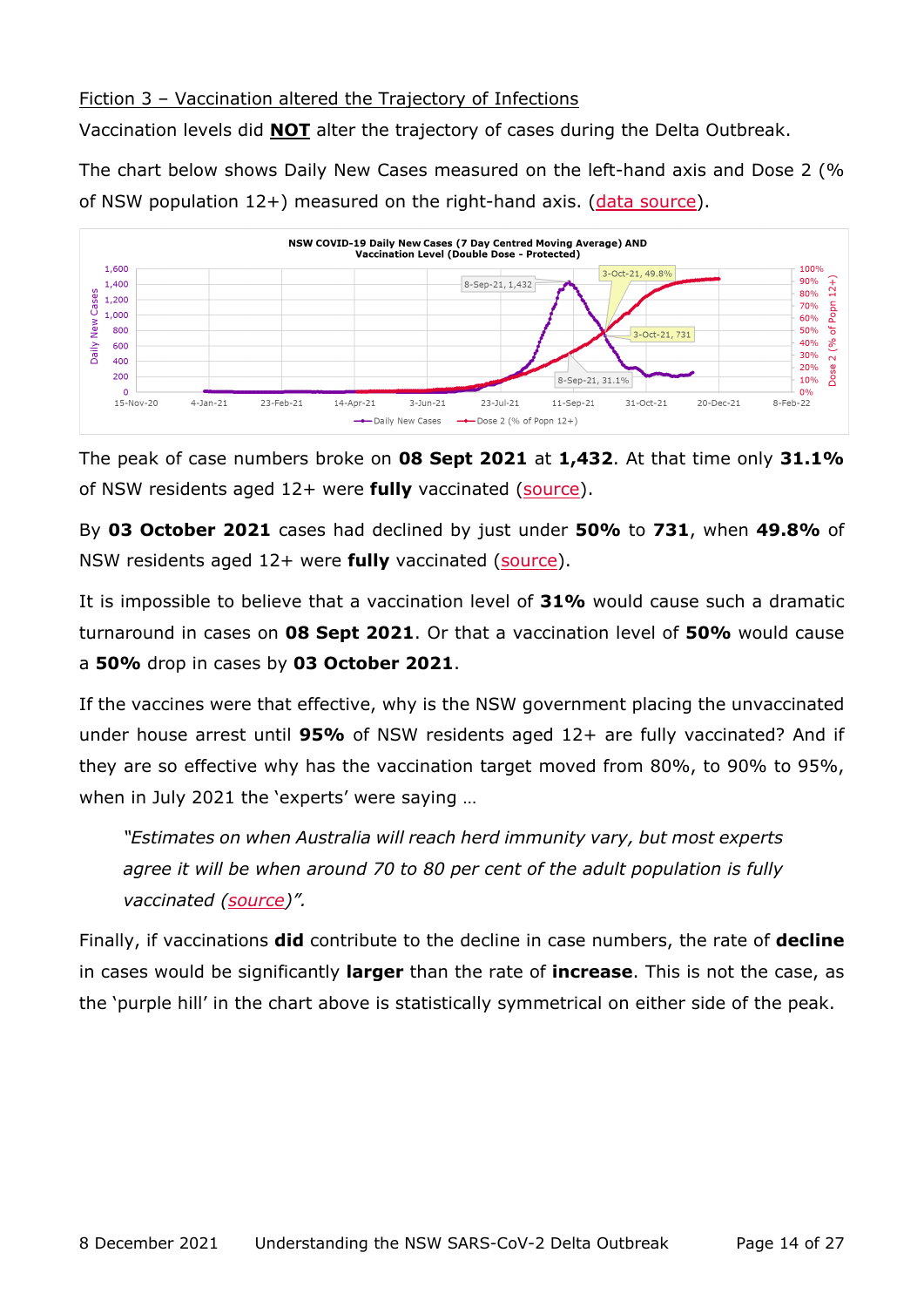## <span id="page-14-0"></span>Fiction 4 – Vaccination altered the Trajectory of Hospitalisations

Vaccination levels did **NOT** alter the trajectory of hospitalisations during the Delta Outbreak.

The chart below shows Hospitalised Cases (i.e. Hospital Load) measured on the left-hand axis and Dose 2 (% of NSW population  $12+$ ) measured on the right-hand axis. (data [source\)](https://covidlive.com.au/).



The peak of hospital load broke on **18 Sept 2021** at **1,235**. At that time only **38.0%** of NSW residents aged 12+ were **fully** vaccinated [\(source\)](https://covidlive.com.au/report/daily-vaccinations-people/nsw).

By **18 October 2021** hospital load had declined by just under **50%** to **603**, when **64%** of NSW residents aged 12+ were fully vaccinated [\(source\)](https://covidlive.com.au/report/daily-vaccinations-people/nsw).

It is impossible to believe that a vaccination level of **38%** would cause such a dramatic turnaround in hospital load on **18 Sept 2021**. Or that a vaccination level of **64%** would cause a **50%** drop in hospital load by **18 October 2021**.

If the vaccines were that effective, why is the NSW government placing the unvaccinated under house arrest until **95%** of NSW residents aged 12+ are fully vaccinated? And why has the vaccination target moved from 80%, to 90% to 95%.

Finally, if vaccinations did contribute to the decline in hospital load, the rate of **decline** in hospital load would be significantly **larger** than the rate of **increase**. This is not the case, as the 'purple hill' in the chart above is statistically symmetrical on either side of the peak.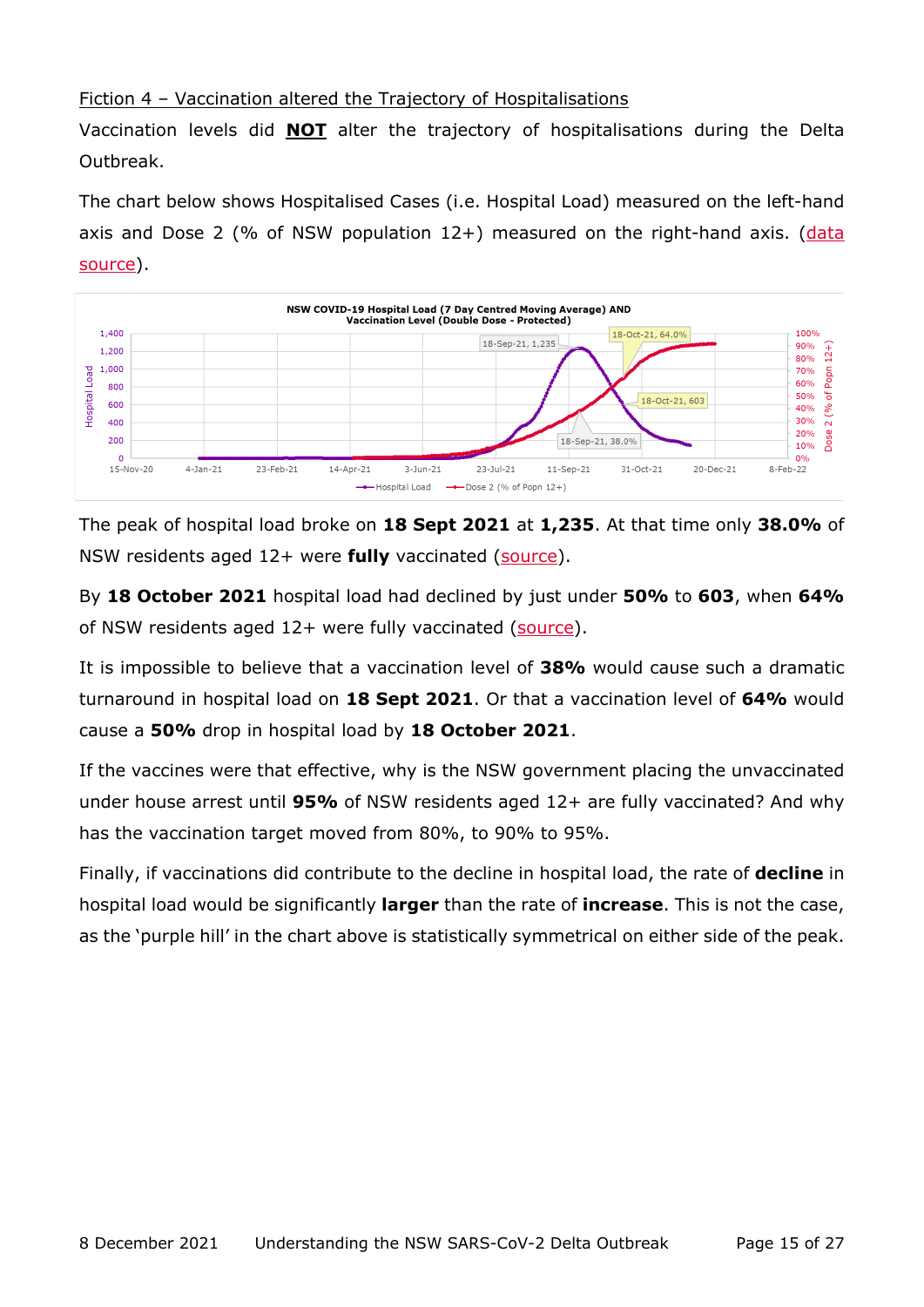## <span id="page-15-0"></span>Fiction 5 – Vaccination altered the Trajectory of Deaths

Vaccination levels did **NOT** alter the trajectory of deaths during the Delta Outbreak.

The chart below shows Daily Deaths measured on the left-hand axis and Dose 2 (% of NSW population  $12+$ ) measured on the right-hand axis. [\(data source\)](https://covidlive.com.au/).



The peak of Daily Deaths broke on **30 Sept 2021** at **11**. At that time only **46.9%** of NSW residents aged 12+ were **fully** vaccinated [\(source\)](https://covidlive.com.au/report/daily-vaccinations-people/nsw)

By **13 October 2021** daily deaths had declined by just under **50%** to **5**, when **60%** of NSW residents aged 12+ were fully vaccinated [\(source\)](https://covidlive.com.au/report/daily-vaccinations-people/nsw).

It is impossible to believe that a vaccination level of **47%** would cause such a dramatic turnaround in daily deaths on **30 Sept 2021**. Or that a vaccination level of **60%** would cause a **50%** drop in daily deaths by **13 October 2021**.

If the vaccines were that effective, why is the NSW government placing the unvaccinated under house arrest until **95%** of NSW residents aged 12+ are fully vaccinated? And why has the vaccination target moved from 80%, to 90% to 95%?

Finally, if vaccinations did contribute to the decline in deaths, the rate of **decline** in daily deaths would be significantly **larger** than the rate of **increase**. This is not the case, as the 'purple hill' in the chart above is statistically symmetrical on either side of the peak.

<span id="page-15-1"></span>Fiction 6 – Vaccination conferred Greater Protections during NSW Delta outbreak During the NSW Delta outbreak, the report's own data shows that vaccination did not confer any greater protection against serious disease outcomes.

According to page 1 of the [report](https://www.health.nsw.gov.au/Infectious/covid-19/Pages/weekly-reports.aspx) 

"There were 8,660 cases who were hospitalised, 1,015 admitted to ICU and 412 who died with COVID-19. Of these, 493 of the hospitalised, 30 of those admitted to ICU and 47 of those who died had received two doses of vaccine".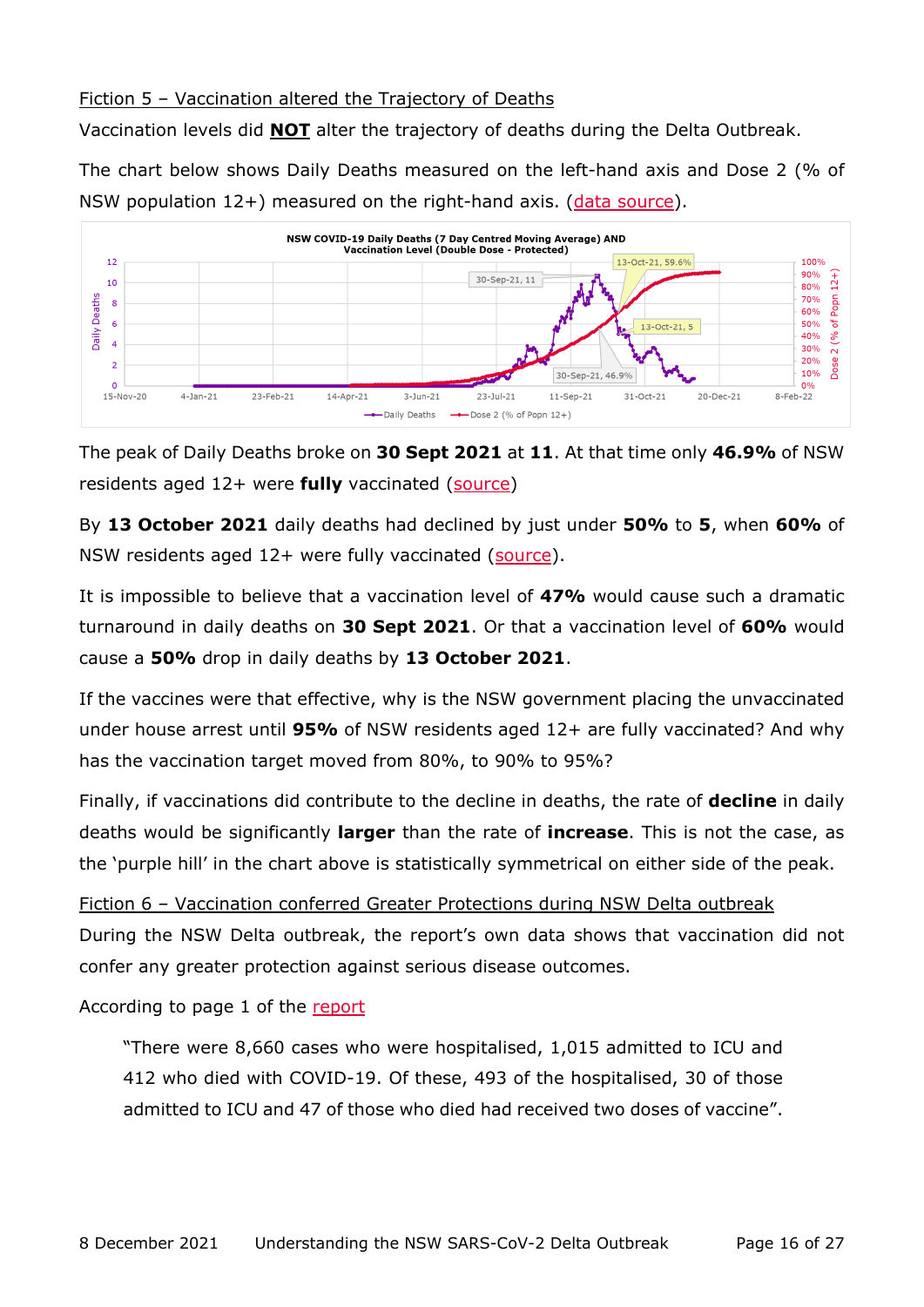| <b>NSW Delta Outbreak</b><br><b>Reported Data</b> |                     |                                |                          |                                         |
|---------------------------------------------------|---------------------|--------------------------------|--------------------------|-----------------------------------------|
| <b>Disease Outcome</b>                            | Unvaccinated<br>(a) | <b>Fully Vaccinated</b><br>(b) | Total<br>$(c) = (a)+(b)$ | <b>Fully Vaccinated</b><br>(% of Total) |
| Hospitalised                                      | 8,167               | 493                            | 8,660                    | 5.7%                                    |
| <b>ICU</b>                                        | 985                 | 30                             | 1,015                    | 3.0%                                    |
| Deaths                                            | 365                 | 47                             | 412                      | 11.4%                                   |
| Hospitalisation<br>Fatality Ratio                 | 4.5%                | 9.5%                           |                          |                                         |

- a. **Pandemic of the Vaccinated**. Fully vaccinated make up **5.7%** of hospitalisations but **11.4%** of deaths; and
- b. **Higher Risk of Death for Vaccinated.** The Hospitalisation Fatality Ratio (HFR) (i.e. deaths divide by hospitalisations) shows that of those ending up in hospital **4.5%** of the unvaccinated died, while twice that i.e. **9.5%** of the vaccinated died.

If the authors cared about transparency and effective public health policy, rather than stigmatising the unvaccinated, they would publish **all** hospitalisation and deaths data by **age**, by **reason for hospitalisation**, by **underlying health condition,** by **precise vaccination status,** by **source of infection,** and by **point of testing positive**.

<span id="page-16-0"></span>Fiction 7 – The Delta Variant is Highly Virulent

The NSW outbreak of COVID-19 (SARS-CoV-2 Delta variant) has **not** been as lethal as propagandised and fear mongered.

As of **06 December 2021**, of the 2,026 Australian deaths 'attributed' to COVID19, the age distribution is shown in the chart below [\(source\)](https://www.health.gov.au/resources/covid-19-deaths-by-age-group-and-sex).

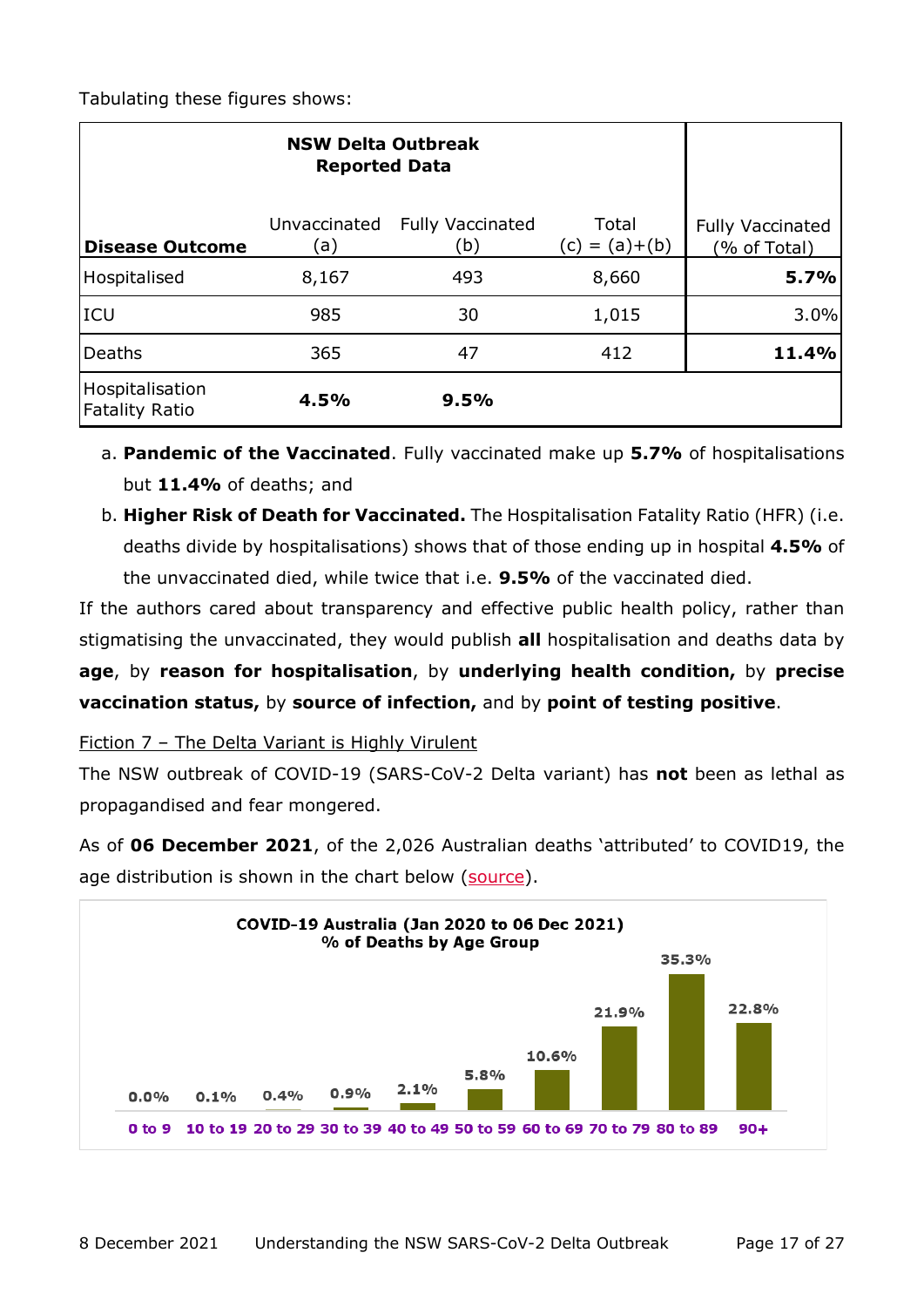Based on these statistics, just under **23%** of COVID19 deaths are aged **90** and above, approximately **58%** of deaths are aged **80** and above, and **80%** of deaths are aged **70** and above. The weighted average age of deaths attributed to COVID19 is **80**.

And this is all on the **assumption** that these deaths were **solely/primarily** caused by COVID19. In a previous report we showed that this cannot be the case.

By way of comparison, the average life expectancy in Australia is between **80** and **82** years.

According to page 5 of the report by [NCIRS](https://www.ncirs.org.au/covid-19-vaccination-highly-effective-during-delta-outbreak-nsw) and [NSW Department of Health,](https://www.health.nsw.gov.au/Infectious/covid-19/Pages/weekly-reports.aspx) the average age of fully vaccinated deaths during the NSW Delta outbreak is **82**. It goes on to say:

"*The majority of cases with very serious COVID-19, that is they were admitted to ICU or died with COVID-19, and who had two doses of vaccine were elderly and in aged care facilities or had significant underlying comorbidities*".

Which then begs the questions …

*'If the majority of the vulnerable, fully vaccinated, still go on to die at an age two years above average life expectancy, precisely what benefit is vaccination conferring on this valuable group of NSW residents? Are the authors claiming that COVID-19 vaccination extends the life of the vulnerable elderly by on average two years?'* 

The report goes on to say

*"Not all cases were hospitalised due to COVID-19 severity; in particular those at the extremes of age (i.e. elderly and children) may have been hospitalised for monitoring, infection control purposes, or social reasons".* 

As previously, if the authors cared about transparency and effective public health policy, rather than stigmatising the unvaccinated, they would publish **all** hospitalisation and deaths data by **age**, by **reason for hospitalisation**, by **underlying health condition,**  by **precise vaccination status,** by **source of infection,** and by **point of testing positive**.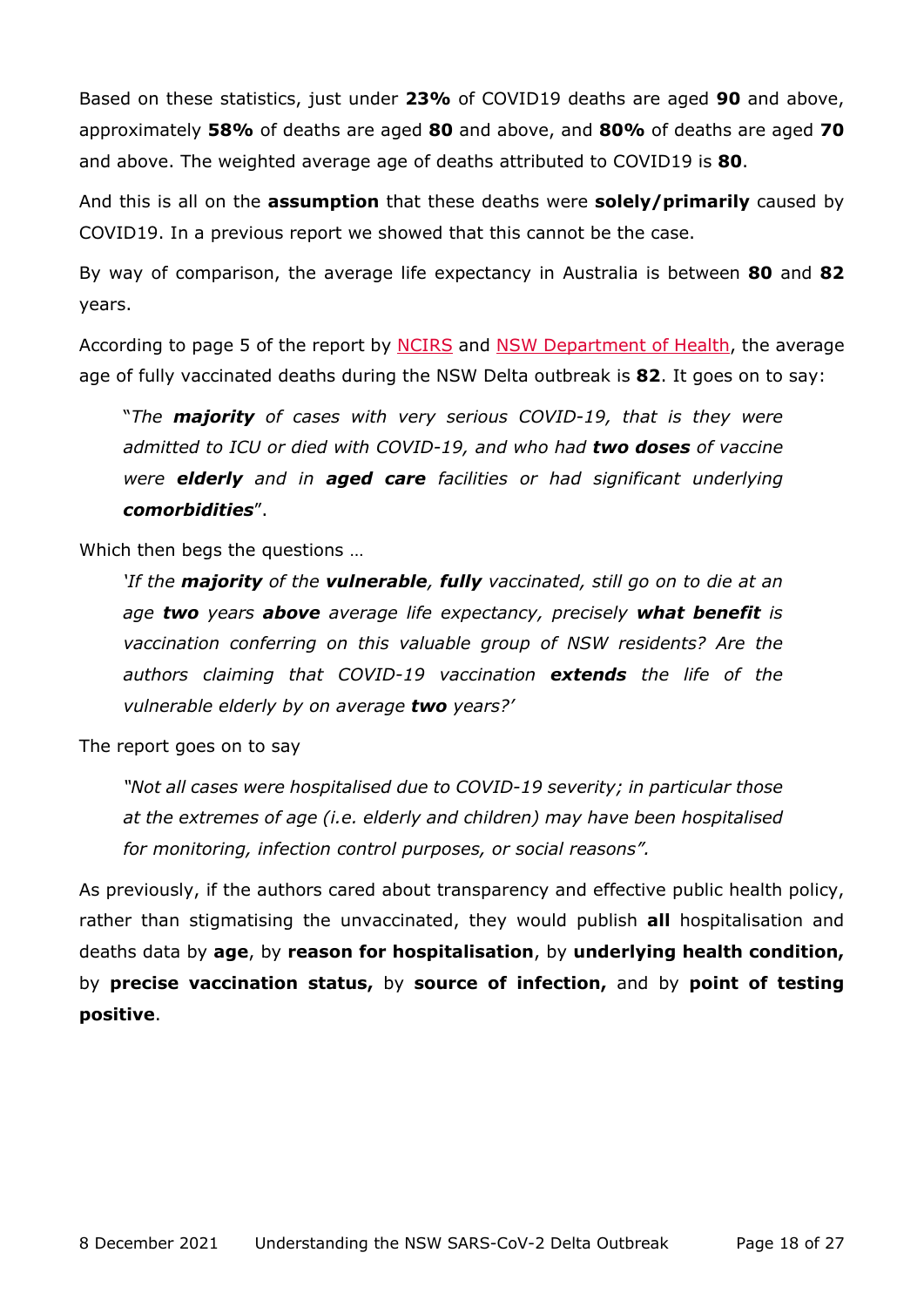Finally, with the *sudden disappearance* of influenza deaths amongst the elderly in 2020

[\(source\)](https://www.health.gov.au/resources/publications/covid-19-outbreaks-in-australian-residential-aged-care-facilities-26-february-2021), to maintain their credibility in managing public health, NCIRS and the NSW Department of Health must address the question

 '*Are COVID-19 deaths of the elderly during the NSW Delta outbreak from or simply with COVID19***?**'

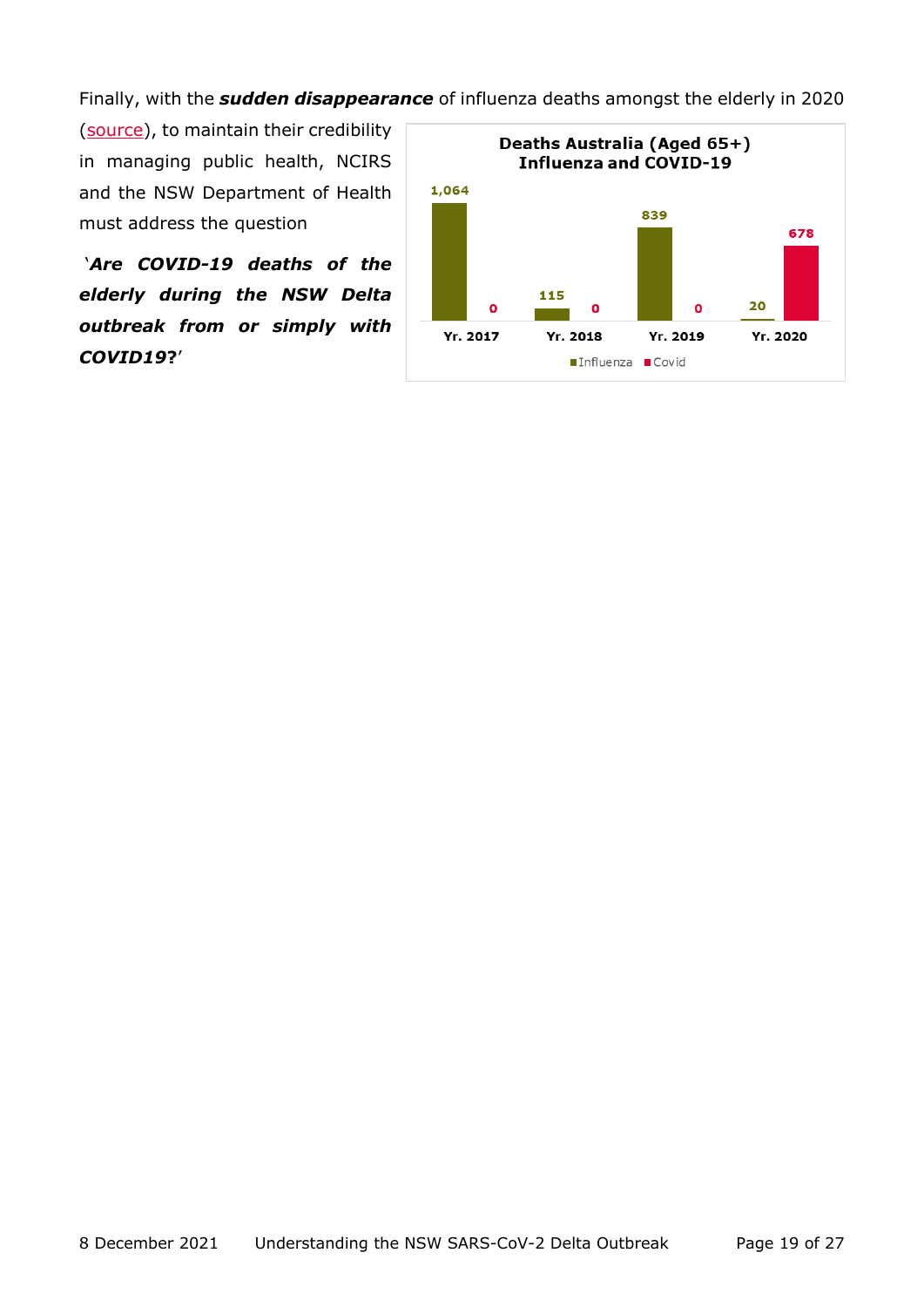## <span id="page-19-0"></span>**Falsehood 3 – Unvaccinated Case Rate is 10 times Vaccinated**

*"In the peak fortnight, the case rate among 2-dose vaccinated people was 49.5 per 100,000 whilst in unvaccinated people it was 561 per 100,000; a more than 10-fold difference".*

These rates were based on "population and cases restricted to **12 years** and **older** resident in **Greater Sydney**" (refer page 6 of the report by [NCIRS](https://www.ncirs.org.au/covid-19-vaccination-highly-effective-during-delta-outbreak-nsw) and [NSW Department](https://www.health.nsw.gov.au/Infectious/covid-19/Pages/weekly-reports.aspx)  [of Health\)](https://www.health.nsw.gov.au/Infectious/covid-19/Pages/weekly-reports.aspx).

This is a deeply misleading statement as it implies that case rates within NSW unvaccinated populations are several multiples higher than within vaccinated populations.

The statement is deeply and factually flawed for four reasons.

<span id="page-19-1"></span>Negligence 1 – Overinflation of unvaccinated cases (Insufficient Sampling) According to the authors (page 11 of the [report\)](https://www.health.nsw.gov.au/Infectious/covid-19/Pages/weekly-reports.aspx):

"*The vaccination status of cases was more likely to be unknown for the period 25 August to 21 September, when the greatest numbers of cases were diagnosed.* 

*Direct detailed manual review in the AIR of a random sample of cases (n=50) with unknown vaccination status found that 82% did not have a COVID-19 vaccine. This suggests that the majority of the cases classified with unknown vaccination are likely to be unvaccinated".* 

Falsehood 3 is based on an analysis of the population of greater Sydney i.e. **5,367,139**  $(source)$ . It is also based on those aged  $12+$ , of which the proportion is approximately **85%** [\(source\)](https://www.abs.gov.au/statistics/people/population/national-state-and-territory-population/latest-release). So the net population being examined in Falsehood 3 is equal to **4,562,068**.

Based on this net population, to be highly certain (i.e. 99% with a margin of error of 5%) that the majority (i.e. **82%**) of those with '**unknown**' vaccination status are actually **unvaccinated**, the authors would have had to examine the records of **392** individuals. This is basic statistical theory. So **c**ompared to the **50** sampled, this is statistical **undersampling** by a factor of **eight** (i.e. 392/50).

Again based on basic statistical theory (i.e. for credible confidence intervals), with a random sample of only **50** records, the actual percentage of **truly unvaccinated** but with a record showing '**unknown**' can be as low as **68%**.

Given that the authors have **under-sampled by a factor of eight**, and that the actual percentage can be as low as **68%**, it is entirely disingenuous of the authors to make the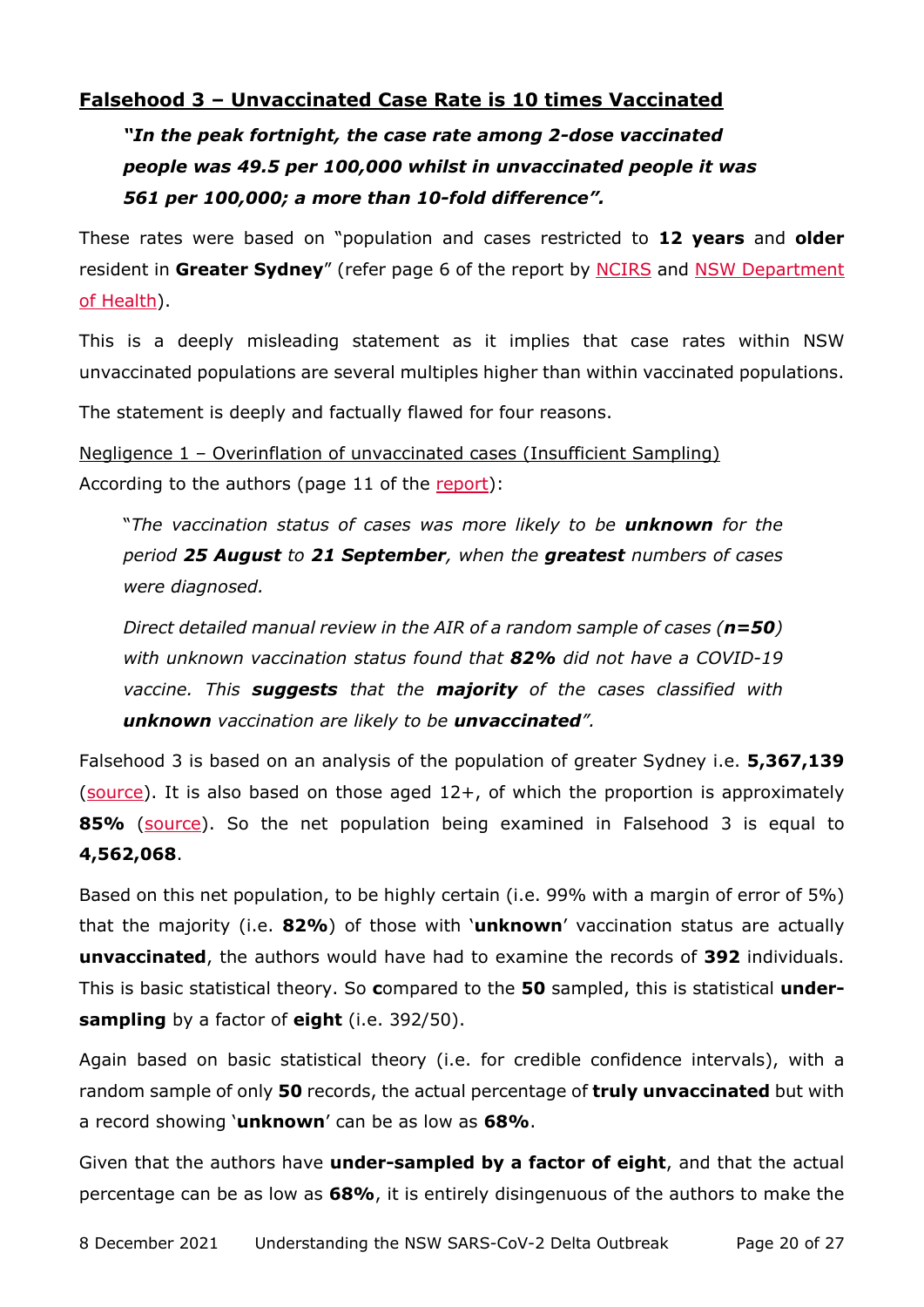assertion that "the **majority** of the cases classified as **unknown** vaccination are likely to be **unvaccinated**".

In doing so the authors have negligently over-inflated unvaccinated cases; this is statistical fraud.

The statistically objective approach would have been to firstly **assume** a **50%** proportion i.e. 'unknown' is split evenly between unvaccinated and vaccinated. In which case, for statistical certainty, the authors would have had to review **664** records, i.e. the authors have **under-sampled** by a factor of **13**.

<span id="page-20-0"></span>Negligence 2 – Overinflation of Unvaccinated Cases (Systematic Errors) According to the authors (refer page 11 of the [report\)](https://www.health.nsw.gov.au/Infectious/covid-19/Pages/weekly-reports.aspx)

*"The vaccination status of cases was more likely to be unknown for the period 25 August to 21 September, when the greatest numbers of cases were diagnosed."*

An objective author would have explored this observation a little further; before jumping to the conclusion that the "majority of the cases classified with unknown vaccination are likely to be unvaccinated".

Here's our exploration.

For each fortnight, the chart below shows **Total Cases** and **Total Number of Dose 1** shots dispensed. Cleary there is a relationship.

As cases were rising and falling, the number of dose 1 shots being administered was following a similar trajectory. A clear indication of a pandemic of fear.

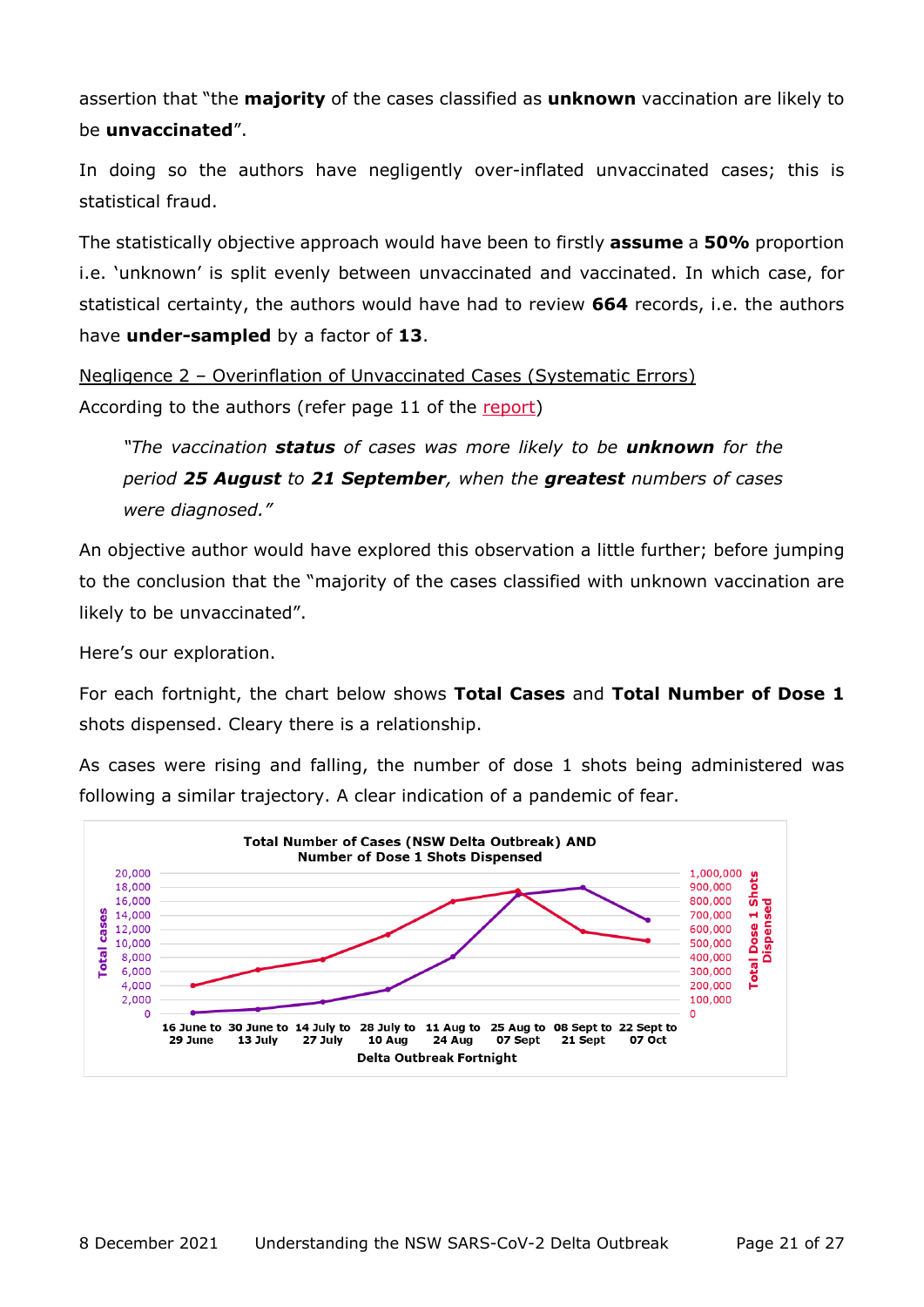In addition, the chart below shows **Total Number of Dose 1** shots dispensed AND the **Percentage of Cases with Unknown Vaccination Status**. Once again, there is a clear relationship.



A further examination of the Australian Government (Services Australia) [webpage](https://www.servicesaustralia.gov.au/organisations/health-professionals/services/medicare/australian-immunisation-register-health-professionals/how-record-and-update-immunisation-details) on 'How to record and update immunisation details' reveals the following warning

*Most practice management software batch uploads data to the AIR. Because of this there may be delays in updating the AIR when you record details using your software.*

Clearly what the charts above are showing is the delay between vaccine injection and data entry into the Australian Immunisation Register (AIR).

And that this delay rose and fell in proportion with the vaccination workload.

Hence, as vaccination rates started to fall, the delay became smaller, and the percentage of entries in AIR with an 'unknown' vaccination status also started to fall.

As such to draw the blanket conclusion that all cases with 'unknown' vaccination status are actually 'unvaccinated' is highly improper and inaccurate. It fails to take into account and/or explain this profound systematic anomaly in the data.

### <span id="page-21-0"></span>Negligence 3 – Using an Imprecise and Opaque Population Size

To calculate the rate of infection, the authors used a population denominator from the Australian Immunisation Register (AIR).

The AIR is **not** the **transparent**, **credible**, and **precise** measure of population. That is the Australian Bureau of Statistics [\(ABS\)](https://www.abs.gov.au/statistics/people/population).

The impact of this negligence will become clear in our [recalculation](#page-23-0) of case rates below.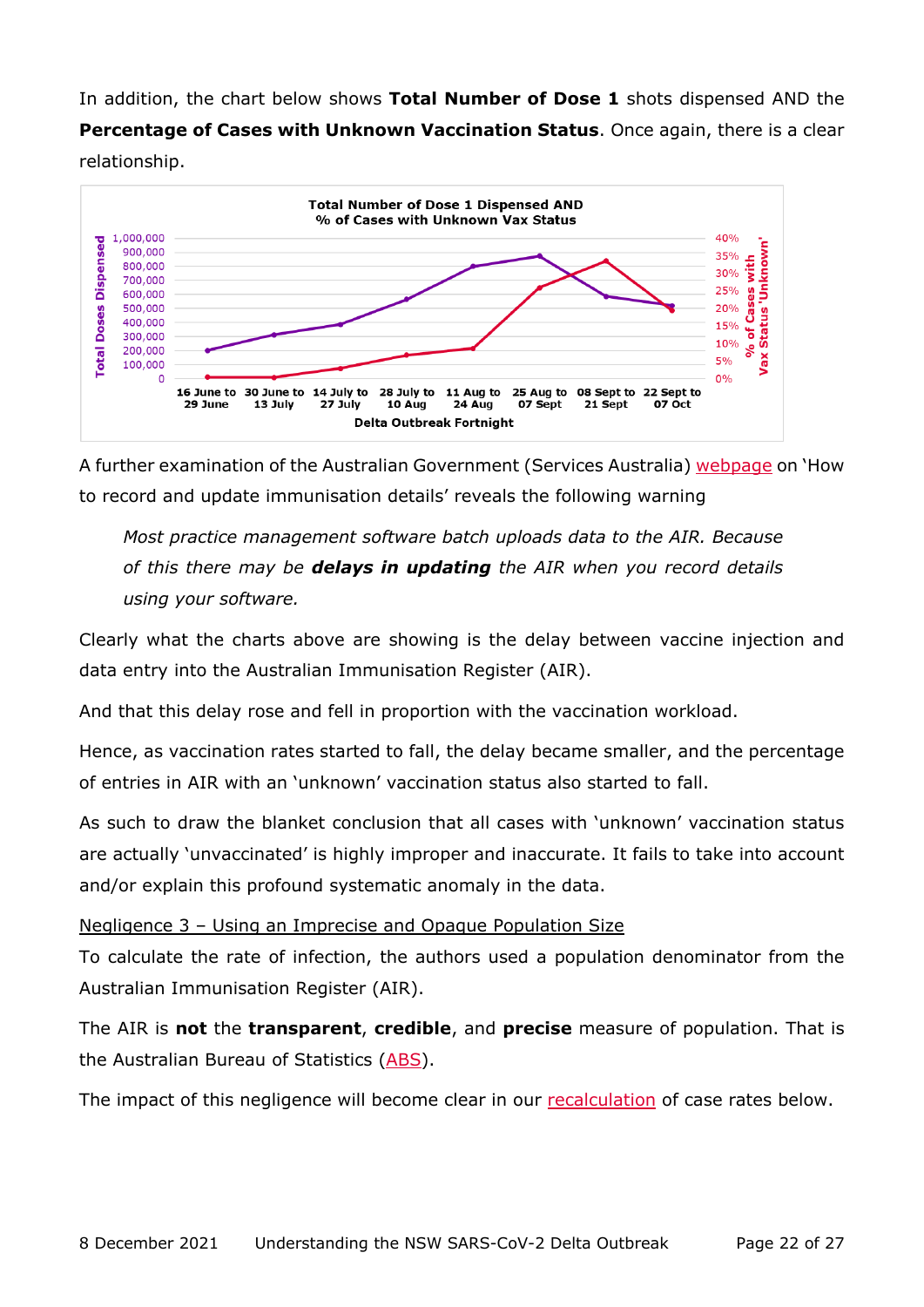### <span id="page-22-0"></span>Negligence 4 – Ignoring Case Definition, False Positives, Post Vaccination Cases

**Contrary** to the accepted practice during previous epidemics, with COVID-19 health bureaucrats have treated a **single** positive result from a PCR-based test as **confirmation of infection**, **irrespective** of **signs**, **symptoms** and **exposure** [\(source\)](https://www.medrxiv.org/content/10.1101/2020.04.26.20080911v4).

This is based on a widespread belief that 'positive' results in these tests are highly reliable. However, evidence from external quality assessments and real-world data indicate a high enough false positive rate to make positive results highly unreliable over a broad range of scenarios [\(source\)](https://www.medrxiv.org/content/10.1101/2020.04.26.20080911v4).

The **unreliability** of PCR-based testing, and the **incidence** of **false positives**, is **higher** when community **prevalence** of the subject virus is **low**.

Hence, the most important action, negligently ignored by NSW Health, is to check 'positive' results with additional tests, in particular when prevalence is low [\(source\)](https://www.medrxiv.org/content/10.1101/2020.04.26.20080911v4).

When this was performed by Cambridge University, the results were alarming.

During the period 20 November 2020 to 21 February 2021, Cambridge University conducted a **rigorous** mass testing of **asymptomatic** COVID-19 students. The results were published in the British Medical Journal [\(source\)](https://www.bmj.com/content/375/bmj.n2388).

The testing was carried out using the 'pooling' technique [\(source\)](https://journals.plos.org/plosone/article?id=10.1371/journal.pone.0246544), whereby each student took two samples, one from each nostril. The samples from the left nostrils of five students were pooled at the point of collection into a combined sample.

If the combined sample was negative, all students in that pool were cleared.

If the combined sample was positive, then the sample from the right nostril of each student in that positive pool was tested. In essence, any positive student was tested twice, first in the pooled sample and second in the individual sample.

The Cambridge University researchers found that **43** of **10,394** pools tested positive. And **36** of the **43** pools were **false positive** at the **second** testing.

So while the **population false positive** (i.e. 36/10,394) was small at **0.35%, 84%** (i.e. 36/84) of those **testing positive** were actually **false positives.** 

In Cambridge during the period of testing the community prevalence of the SARS-CoV-2 virus was between 0.44% and 0.96% [\(source\)](https://www.ons.gov.uk/peoplepopulationandcommunity/healthandsocialcare/conditionsanddiseases/bulletins/coronaviruscovid19infectionsurveypilot/latest).

During the NSW Delta outbreak (16 June 2021 to 07 October 2021) there was a total of 62,309 cases [\(source\)](https://covidlive.com.au/) over a NSW population of 8,176,000 [\(source\)](https://www.abs.gov.au/statistics/people/population/national-state-and-territory-population/mar-2021). So, at the very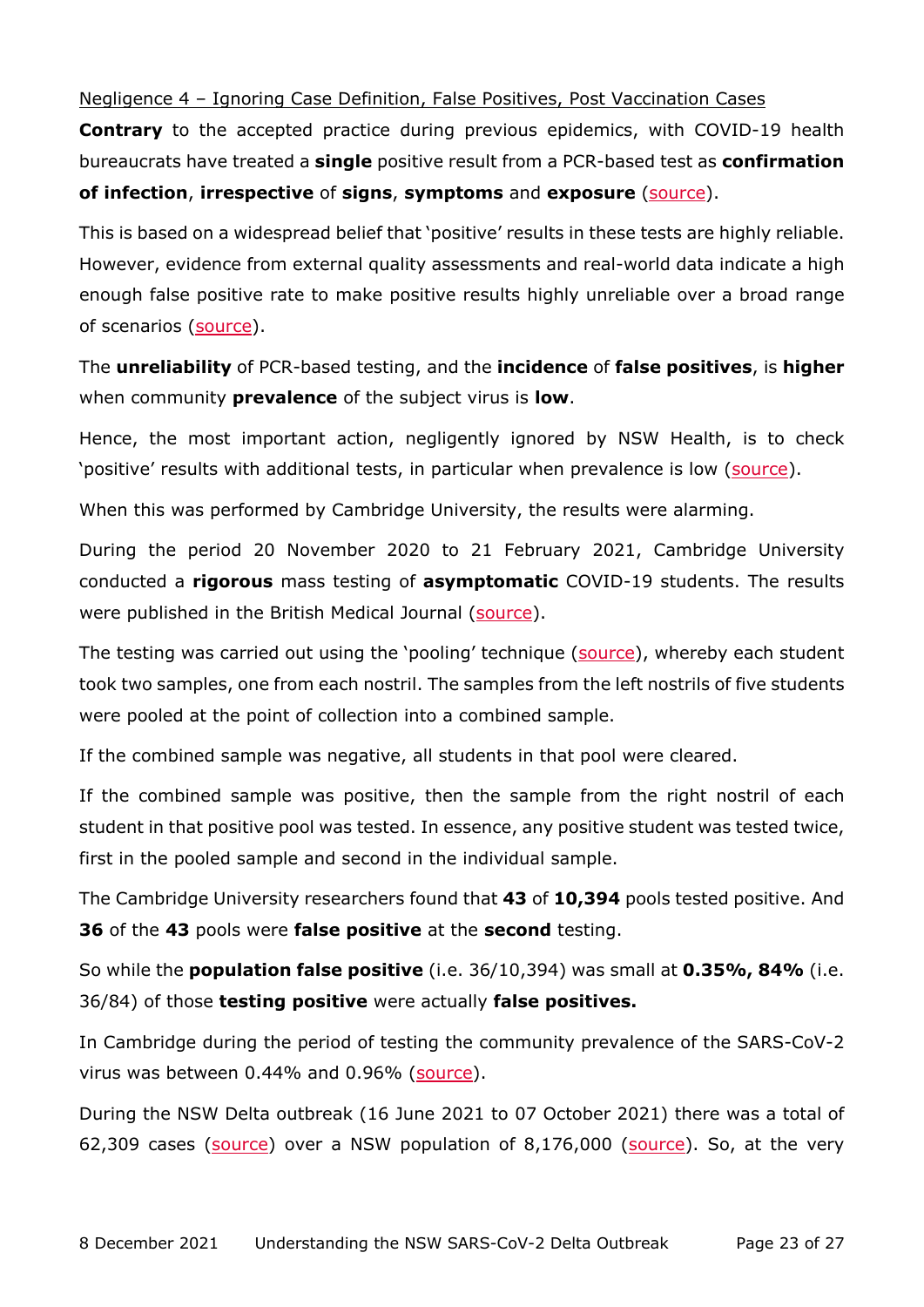worst, and by a significant margin, this gives a SARS-CoV-2 population incidence ratio of **0.8%**.

Assuming that the learnings and proportions from the Cambridge University study are largely transferable to NSW, it is highly likely that at least **80%** (i.e. 49,000 out of 62,000) of the **positive** cases in the **NSW Delta outbreak** were **false** positives.

In addition, a recent [study,](https://www.thelancet.com/journals/eclinm/article/PIIS2589-5370(21)00493-4/fulltext) published by the Lancet, found that

*"Post-vaccination symptoms per se cannot be differentiated from COVID-19 with clinical robustness, either using symptom profiles or machine-derived models."* 

As such, it certain that a proportion of post-vaccination 'cases' have been undetected; and simply classified as 'vaccine effects'. This would to a certain degree under-estimate 'vaccinated cases'.

In their report it is inconceivable that the management team at [NCIRS](https://www.ncirs.org.au/our-people/executive-management-team) and the Ministers at [NSW Health](https://www.health.nsw.gov.au/ministers/Pages/default.aspx) made no attempt to quantify, and understand the implications of:

- a. the number of false positives during the NSW Delta outbreak; and
- b. the number of post-vaccination cases incorrectly classified as vaccination effects.

<span id="page-23-0"></span>Corrected Case Rate – Vaccinated vs Unvaccinated

So correcting for all the errors made throughout the [report](https://www.health.nsw.gov.au/Infectious/covid-19/Pages/weekly-reports.aspx) by NCIRS and NSW Health, we'll now calculate the actual population case rates of 'vaccinated' vs 'unvaccinated'; using the report's definition of 'fully vaccinated'.

Along the way we'll make a few assumptions which we'll explore later in this section.

We'll start by estimating the resident population of Greater Sydney aged 12 years plus.

| <b>Table 1. Resident Population</b><br><b>Greater Sydney Aged 12 Plus</b> |           |               |  |  |
|---------------------------------------------------------------------------|-----------|---------------|--|--|
| <b>Population Value</b><br><b>Source</b>                                  |           |               |  |  |
| <b>Population Greater Sydney</b>                                          | 5,367,139 | Source        |  |  |
| % Of Popn Aged 12 Plus                                                    | 85%       | <b>Source</b> |  |  |
| Population Greater Sydney Aged 12 Plus<br>Calculated<br>4,562,068         |           |               |  |  |

Next we'll breakdown this population of Greater Sydney Aged 12 Plus, into unvaccinated and vaccinated populations; for the fortnight during which these case rates were calculated in the NCIRS and NSW health [report.](https://www.health.nsw.gov.au/Infectious/covid-19/Pages/weekly-reports.aspx)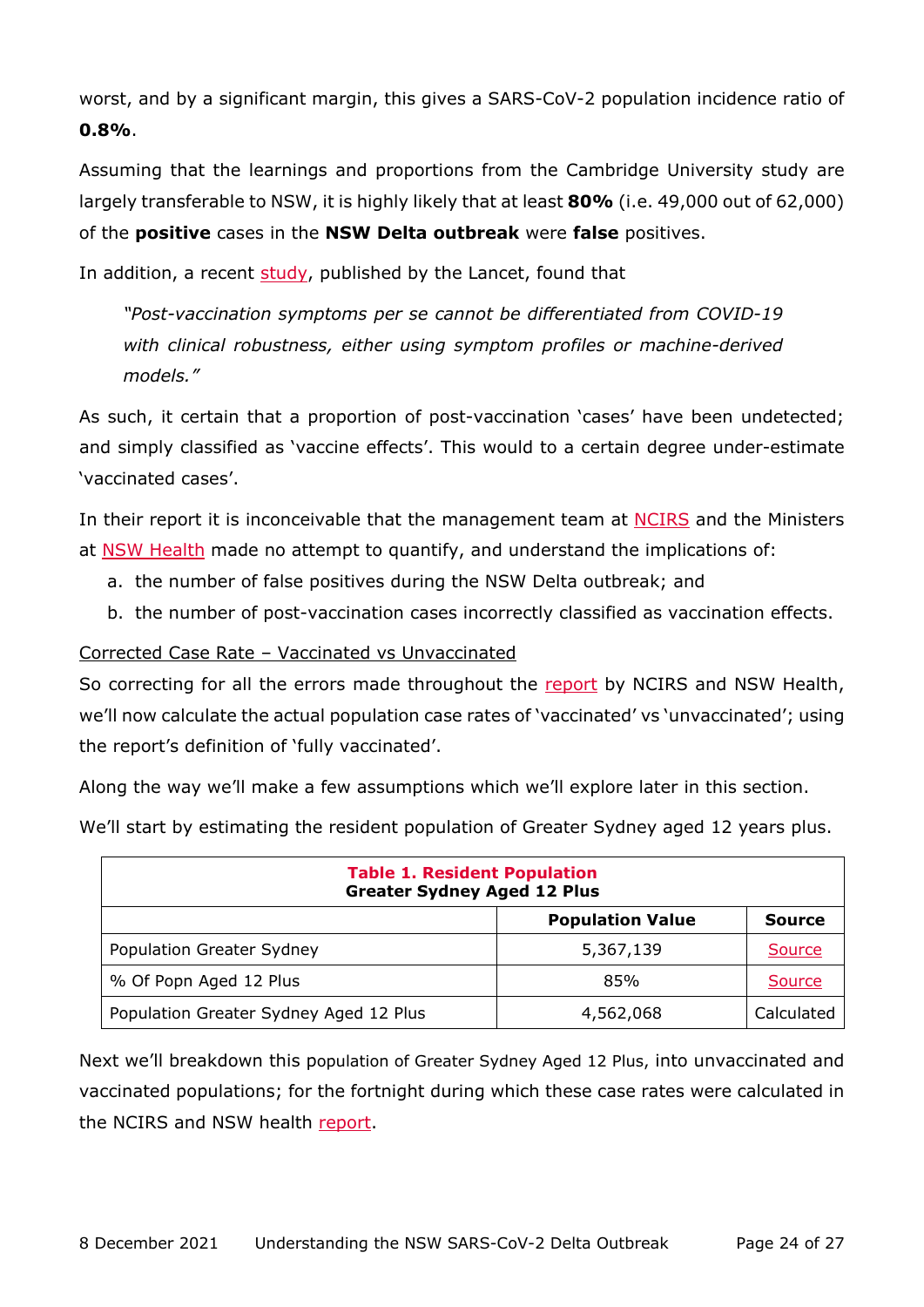| <b>Table 2. Vaccination Status - Greater Sydney Aged 12 Plus</b><br>Midpoint of Fortnight 25 Aug to 07 Sept 2021<br>Fully Vaccinated = 14 Days after Dose 2 |           |           |            |  |
|-------------------------------------------------------------------------------------------------------------------------------------------------------------|-----------|-----------|------------|--|
| <b>Unvaccinated</b><br><b>Vaccinated</b>                                                                                                                    |           |           |            |  |
| <b>NSW Vaccination Status</b><br>(Percentage at 01 Sept 2021)                                                                                               | 73.1%     | 26.9%     | Source     |  |
| <b>Greater Sydney Vaccination Status</b><br>(Populations at 01 Sept 2021)                                                                                   | 3,334,872 | 1,227,196 | Calculated |  |

Next, we'll estimate the number of cases and assume all were in ages 12 plus.

| Table 3. SARS-CoV-2 Cases<br>Greater Sydney 25 Aug to 07 Sept 2021 |        |               |  |  |
|--------------------------------------------------------------------|--------|---------------|--|--|
|                                                                    | Cases  | <b>Source</b> |  |  |
| Number of Cases in NSW                                             | 16,920 | Source        |  |  |
| % Of NSW Cases in Greater Sydney                                   | 50%    | Source        |  |  |
| Total Number of Cases Greater Sydney                               | 8,460  | Calculated    |  |  |

Next, we'll breakdown these 8,460 cases by **vaccination status** using the percentages given on page two of the [report](https://www.health.nsw.gov.au/Infectious/covid-19/Pages/weekly-reports.aspx) by NCIRS and NSW Health.

| <b>Table 4. SARS-CoV-2 Cases by Vaccination Status</b><br>NSW Delta Outbreak 16 June to 07 October 2021 |            |                        |  |  |
|---------------------------------------------------------------------------------------------------------|------------|------------------------|--|--|
| <b>Vaccination Status</b>                                                                               | % Of Cases | <b>Number of Cases</b> |  |  |
| None                                                                                                    | 46.8%      | 3,960                  |  |  |
| Interim                                                                                                 | 16.3%      | 1,381                  |  |  |
| One                                                                                                     | $9.2\%$    | 776                    |  |  |
| Two                                                                                                     | 6.0%       | 511                    |  |  |
| Unknown                                                                                                 | 21.6%      | 1,831                  |  |  |
| <b>Total</b>                                                                                            |            | 8,460                  |  |  |

Next, we'll assume that the percentage of cases with **unknown** vaccination status in the period 25 Aug to 07 Sept 2021 is split **evenly** between **vaccinated** and **unvaccinated**.

**Note**: This is a more reasonable assumption given (a) the report's under-sampling and (b) the lags between vaccine injection and AIR registration, exposed above.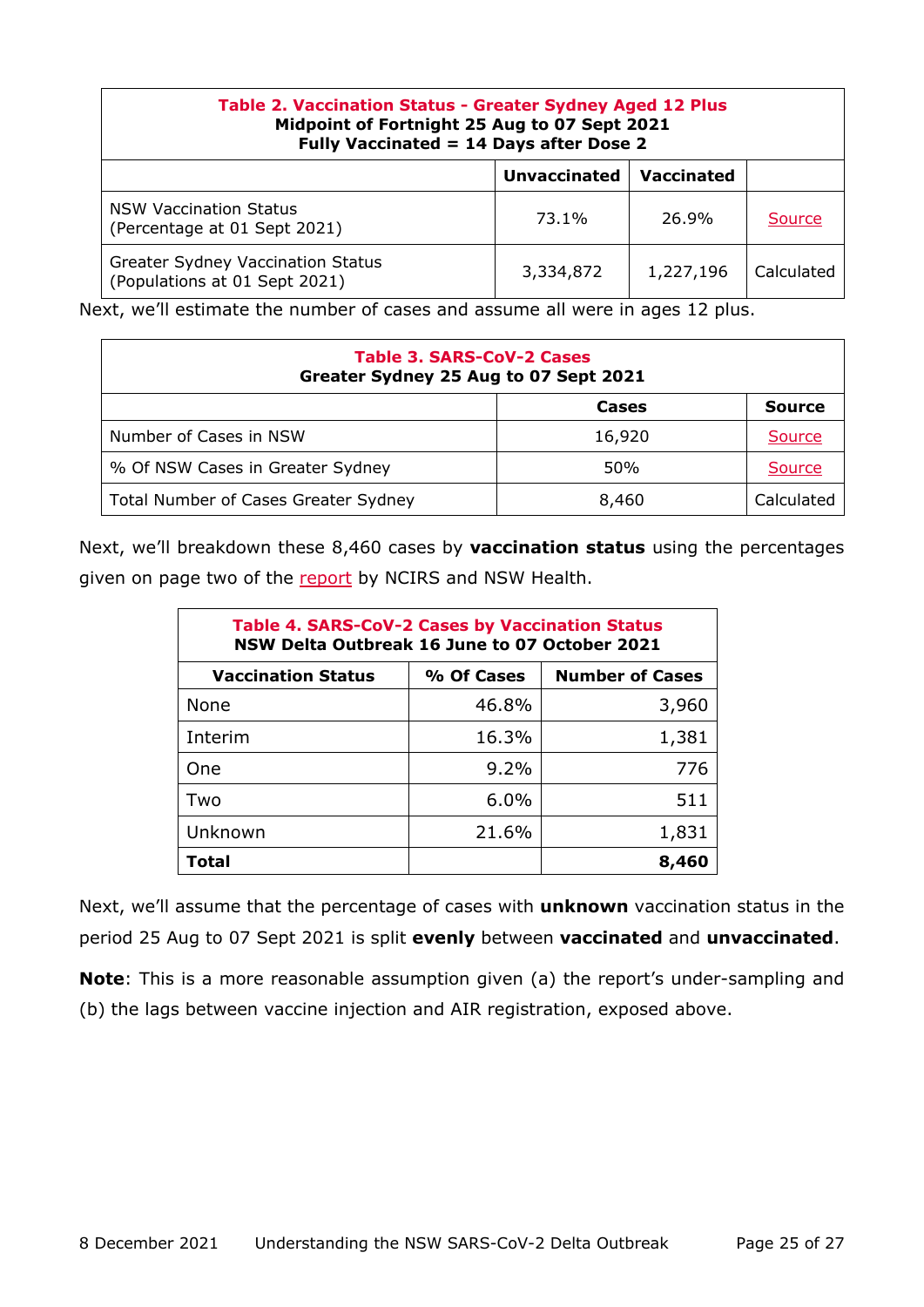So the more credible cases rates (i.e. 'cases by vaccination status' in Table 4 divided by 'relevant population' in Table 2) are as shown below:

| Table 5. SARS-CoV-2 Population Infection Rates (per 100k)<br><b>by Vaccination Status</b><br>NSW Delta Outbreak 25 Aug to 07 Sept 2021 |       |       |  |
|----------------------------------------------------------------------------------------------------------------------------------------|-------|-------|--|
| <b>Claimed</b><br><b>Corrected</b><br><b>Vaccination Status</b><br>Rate<br>Rate                                                        |       |       |  |
| <b>Unvaccinated</b><br>(Cases included = None+Interim+One+50% of unknown)                                                              | 561.0 | 210.9 |  |
| Vaccinated<br>(Cases included = $Two+50\%$ of unknown)                                                                                 | 49.5  | 116.3 |  |
| <b>Case Rate Ratio (Unvaccinated/Vaccinated)</b>                                                                                       | 11.3  | 1.8   |  |

Based on the calculations above, the report by NCIRS and NSW Health has significantly over-estimated the ratio of unvaccinated to vaccinated case rates.

The true ratio is **1.8** not **11.3**. As such the report is incorrect by at least a factor of **six**.

And even this ratio of **1.8** is likely **over-estimated**; as in our calculations we made three simplifying assumptions:

- 1. **Equivalent Testing Rates**. We assumed that testing rates are the same between vaccinated and unvaccinated populations. And, due to a false sense of security [\(source\)](https://www.reuters.com/world/europe/false-sense-security-around-vaccines-europe-again-covid-epicentre-who-2021-11-24/), it is more likely that testing rates are lower in vaccinated populations. As such **vaccinated** cases are more likely to be **under-detected** leading to an **underestimation** of **vaccinated** case rate.
- 2. **Equivalent Exposure Risk**. Given that the vaccination program started with the relatively less mobile elderly, it is likely that at the time of the NSW Delta outbreak exposure risk was slightly lower for the vaccinated. This would tend to **reduce vaccinated** case numbers and again **under-estimate** vaccinated case rates.
- 3. **Unvaccinated Includes Partially and Interim Vaccinated**. In our rate calculations, we (reluctantly) categorised partially and interim vaccinees as unvaccinated; simply because public data of vaccination status at a more granular level is not available. Again, this would tend to **over-estimate unvaccinated** population case rates.